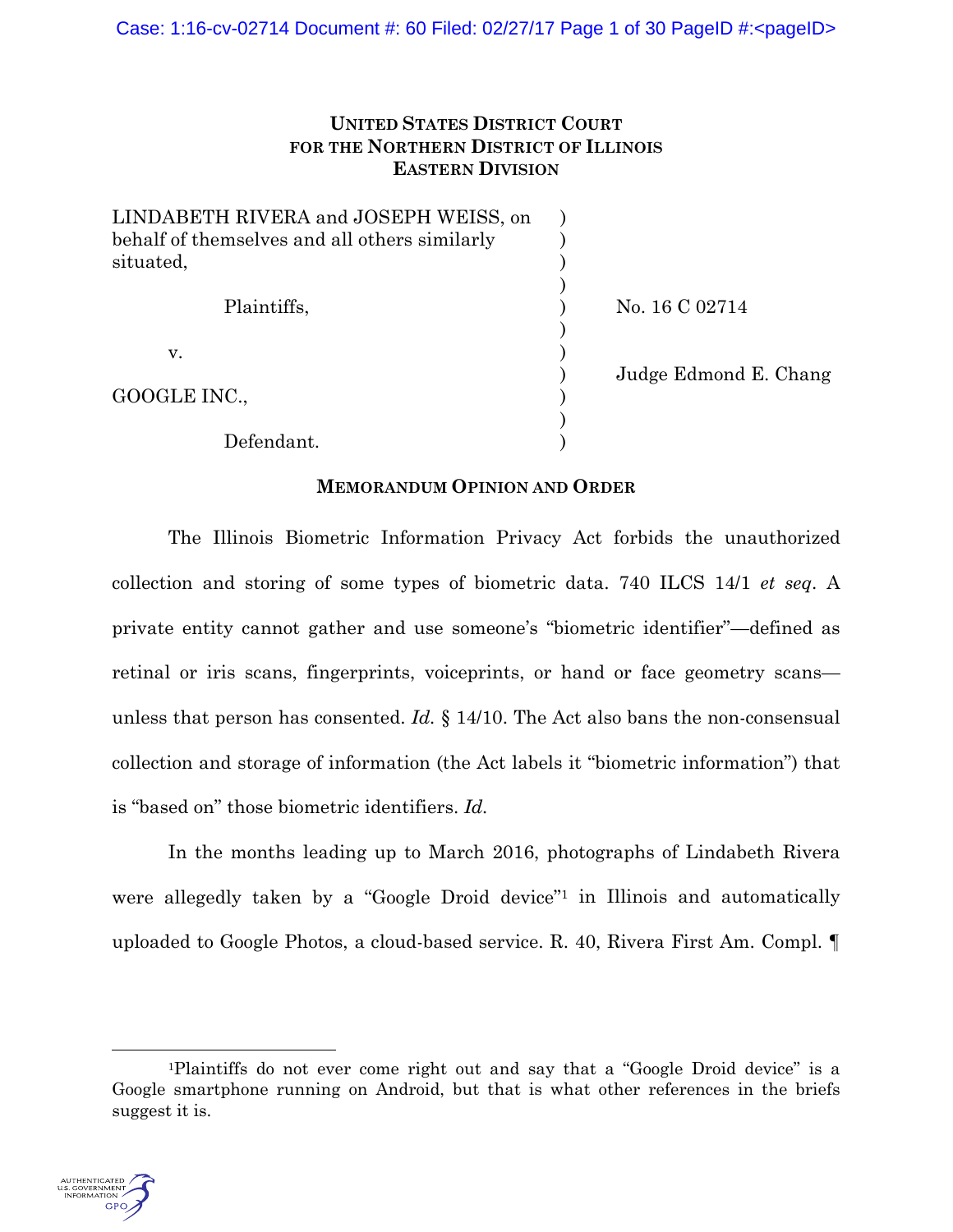27.2 From there, Rivera claims, Google immediately scanned her facial features to create a unique face "template." *Id.* ¶ 28. Rivera brings suit against Google for a violation of the Biometric Information Privacy Act, arguing that the company took a scan of her facial geometry without her consent. *Id.* ¶¶ 45. Joseph Weiss alleges a violation of the same Act on the same grounds. 3 *See* R. 41, Weiss First Am. Compl. He claims that Google used photographs of him, taken from a Google Droid device in Illinois (in this case his own), to unlawfully create a face scan. *Id.* ¶¶ 27-29. Google now moves to dismiss Rivera's and Weiss's claims under Federal Rule of Civil Procedure 12(b)(6) for failure to state a claim.4 *See* R. 48, Def.'s Mot. to Dismiss. For the reasons discussed below, Google's motion to dismiss is denied.

#### **I. Background**

For purposes of evaluating the dismissal motion, the Court must accept as true the allegations in the First Amended Complaints. *Erickson v. Pardus*, 551 U.S. 89, 94 (2007). Between around March 2015 and March 2016, "approximately eleven" photographs of Lindabeth Rivera were taken in Illinois by a Google Photos user on a

 <sup>2</sup>Citations to the record are noted as "R." followed by the docket number and the page or paragraph number.

<sup>3</sup>The Court has diversity jurisdiction over Rivera's and Weiss's state-law claims under 28 U.S.C. § 1332. Rivera and Weiss are citizens of Illinois. Rivera First Am. Compl. ¶ 7; R. 41, Weiss First Am. Compl. ¶ 7. Google is a citizen of Delaware (its place of incorporation) and California (its principal place of business). Weiss First Am. Compl. ¶ 8. The amount in controversy requirement is satisfied. If the plaintiffs are contemplated as a potential class, the aggregate claims of thousands of class members could possibly equal or exceed \$5,000,000, exclusive of interest and costs. 28 U.S.C. § 1332(d)(6). Even setting aside the class allegation, it is not "legally impossible" for either Weiss or Rivera alone to recover more than \$75,000 in this action. *Back Doctors Ltd v. Metro. Prop. & Cas. Ins. Co.*, 637 F.3d 827, 830 (7th Cir. 2011) (amount-in-controversy requirement satisfied unless it is "legally impossible" for a plaintiff to recover that amount).

<sup>4</sup>Rivera's and Weiss's claims were consolidated for the purposes of Google's response. *See* R. 44, Stipulation re Mots. to Dismiss.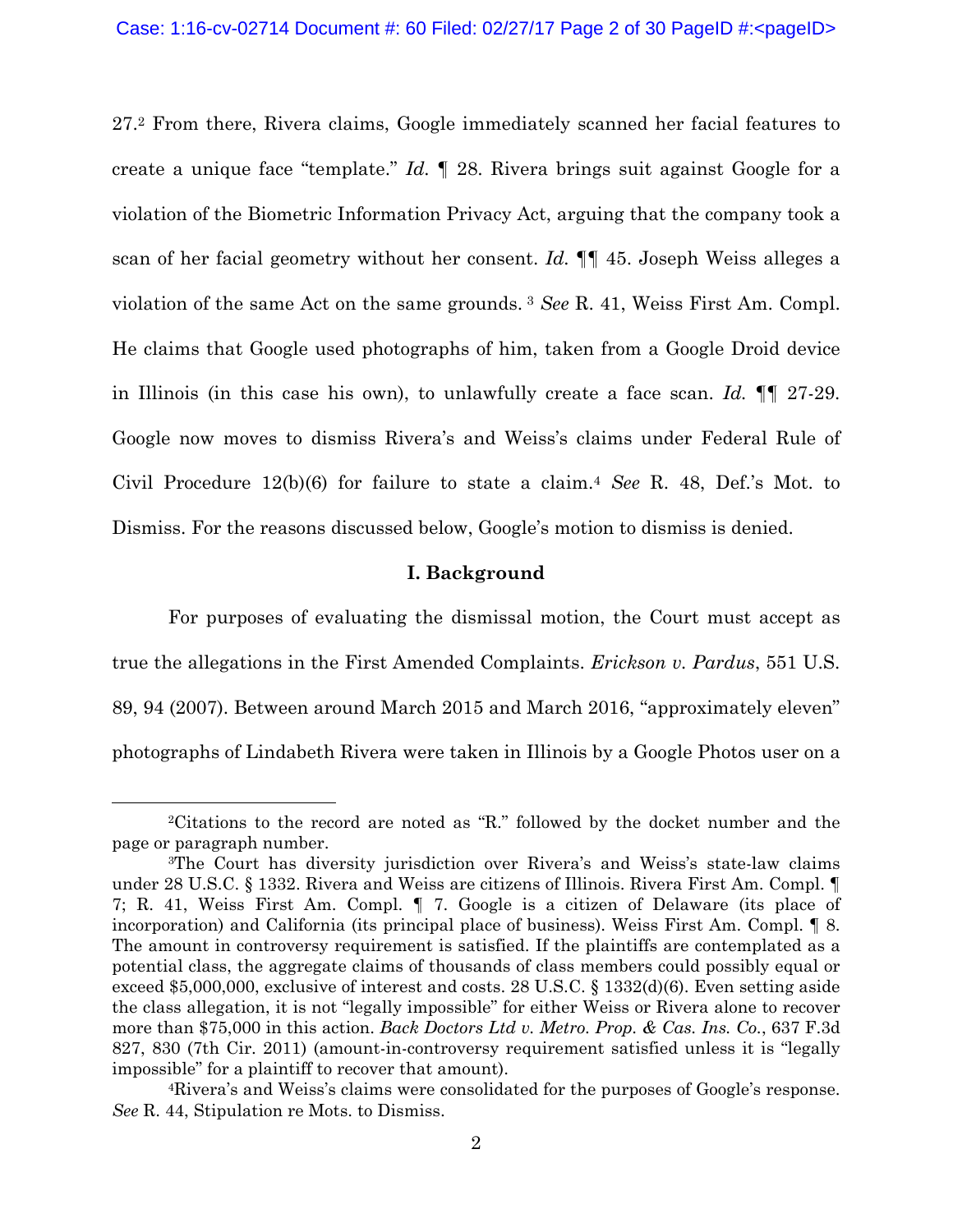Google Droid device. Rivera First Am. Compl. ¶ 27. The person who took the picture was an Illinois resident who had purchased the Droid device in Illinois. *Id.* As soon as the photographs of Rivera were taken, the Droid automatically uploaded them to the cloud-based Google Photos service. *Id.* According to the Complaint, Google immediately scanned each uploaded photograph of Rivera. *Id.* ¶ 28. The scans located her face and zeroed in on its unique contours to create a "template" that maps and records her distinct facial measurements. *Id.* At the time of the automatic upload and face-scan, the photographer's Droid device was still in Illinois and would have had an Illinois-based Internet Protocol (IP) address. *Id.* ¶ 27.

Weiss's experience was similar, except that Weiss himself was a user of Google Droid and Google Photos (Rivera, on the other hand, neither had a Droid nor a Google Photos account). Weiss First Am. Compl. ¶¶ 26-27; Rivera First Am. Compl. ¶ 26. Between 2013 and 2016, Weiss took "approximately twenty-one" photos of himself while in Illinois on his Droid device. Weiss First Am. Compl. ¶¶ 26-27. These photos were automatically uploaded when they were taken, and then immediately scanned to create a custom face-template based on Weiss's features. *Id.*  ¶¶ 28-29. At the time of uploading and scanning, Weiss's Droid was in Illinois and it would have had an Illinois-based Internet Protocol (IP) address. *Id.* ¶ 28.

Both Rivera and Weiss contend that their face-templates were then used by Google to find and group together other photos of them. Rivera First Am. Compl. 29; Weiss First Am. Compl. ¶ 30. Google also used the templates to recognize their gender, age, race, and location. Rivera First Am. Compl. ¶ 30; Weiss First Am.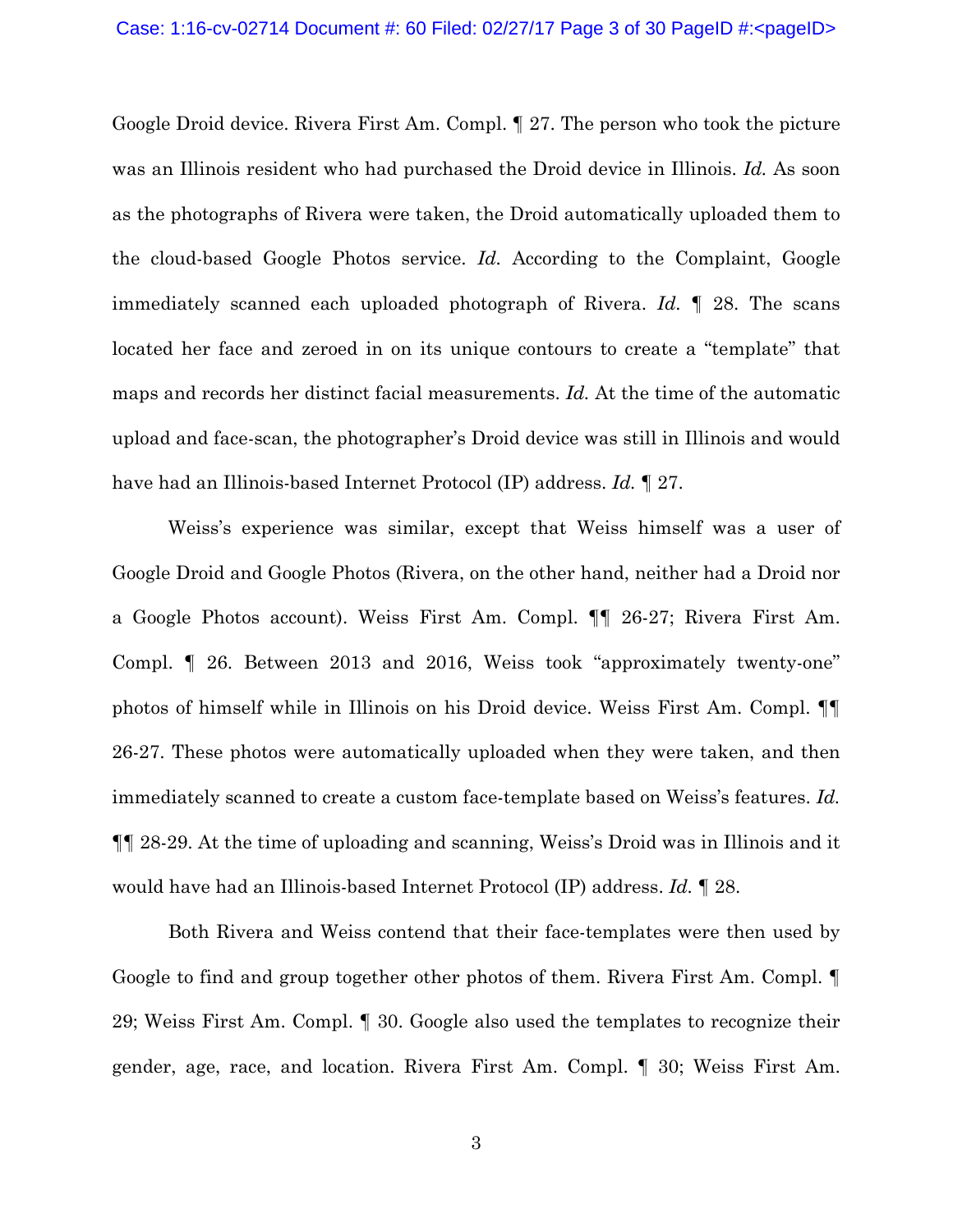Compl. ¶ 31. At no time was Rivera's or Weiss's consent sought by Google to create or use the face-templates. Rivera First Am. Compl. ¶¶ 32-33; Weiss First Am. Compl. ¶ 33-34. Nor did Rivera or Weiss give Google permission to collect or store the data derived from their faces. Rivera First Am. Compl. ¶ 31; Weiss First Am. Compl. ¶ 32.

Based on these allegations, Rivera and Weiss, individually and on behalf of a proposed class, bring suit against Google for a violation of the Illinois Biometric Information Privacy Act. They argue that the face geometry templates created by Google are "biometric identifiers" within the definition of the Privacy Act, and accordingly cannot be collected without consent. Rivera First Am. Compl. ¶¶ 1, 21, 43-48; Weiss First Am. Compl. ¶¶ 1, 21, 44-49. Rivera and Weiss also contend that when the face templates are used to recognize gender, age, and location, Google is collecting "biometric information" within the definition of the Act, which is also forbidden without consent. Rivera First Am. Compl. ¶¶ 1, 23, 43-48; Weiss First Am. Compl.  $\P$  1, 23, 44-49. Rivera and Weiss finally allege that Google did not make publicly available a biometric data retention and destruction schedule as required by the Act. Rivera First Am. Compl. ¶ 47; Weiss First Am. Compl. ¶ 48. Google now moves to dismiss Plaintiffs' suit for failure to state a claim. *See* Def.'s Mot. to Dismiss; R. 49, Def.'s Br.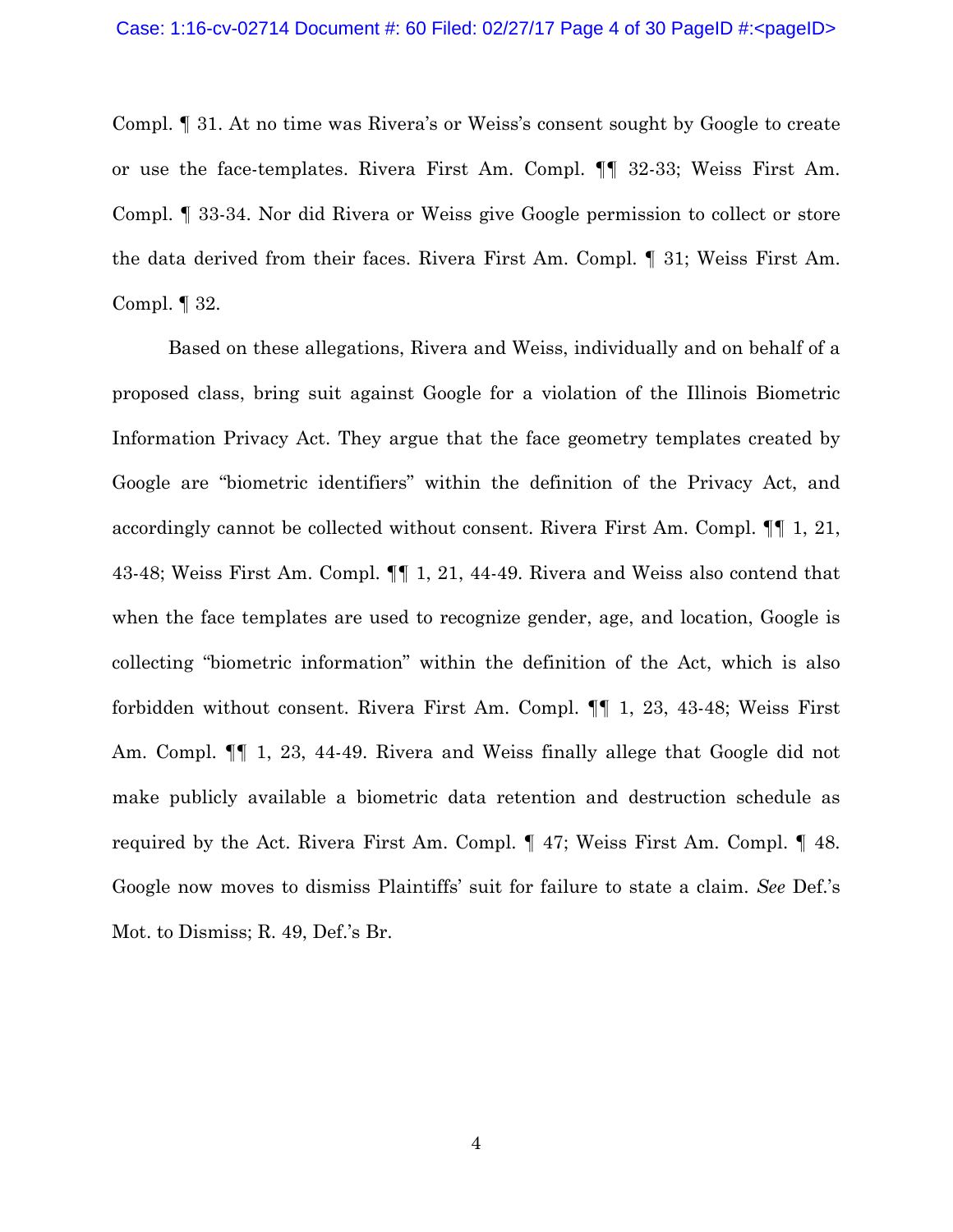#### **II. Standard**

Google brings its motion under Federal Rule of Civil Procedure 12(b)(6). A Rule 12(b)(6) motion tests the sufficiency of the complaint, *Hallinan v. Fraternal Order of Police of Chi. Lodge No. 7*, 570 F.3d 811, 820 (7th Cir. 2009); *Gibson v. City of Chi.*, 910 F.2d 1510, 1520 (7th Cir. 1990). When deciding a motion to dismiss, the Court accepts as true all factual allegations in the complaint and draws all reasonable inferences in the plaintiff's favor. *Killingsworth v. HSBC Bank Nev., N.A.*, 507 F.3d 614, 618 (7th Cir. 2007).

Under Rule 8(a)(2), a complaint generally need only include "a short and plain statement of the claim showing that the pleader is entitled to relief." Fed. R. Civ. P. 8(a)(2). The complaint must "give the defendant fair notice of what the ... claim is and the grounds upon which it rests." *Bell Atl. Corp. v. Twombly*, 550 U.S. 544, 555 (2007) (alteration in original) (internal quotation marks and citation omitted). These allegations "must be enough to raise a right to relief above the speculative level," *id.*, and must "contain sufficient factual matter, accepted as true, to 'state a claim to relief that is plausible on its face,'" *Ashcroft v. Iqbal*, 556 U.S. 662, 678 (2009) (quoting *Twombly*, 550 U.S. at 570). Only factual allegations are entitled to the assumption of truth, not mere legal conclusions. *Iqbal*, 556 U.S. at 678-79.

#### **III. Analysis**

 Google's primary argument is that Rivera and Weiss really are complaining about Google's use of their *photographs*, and the Illinois Biometric Information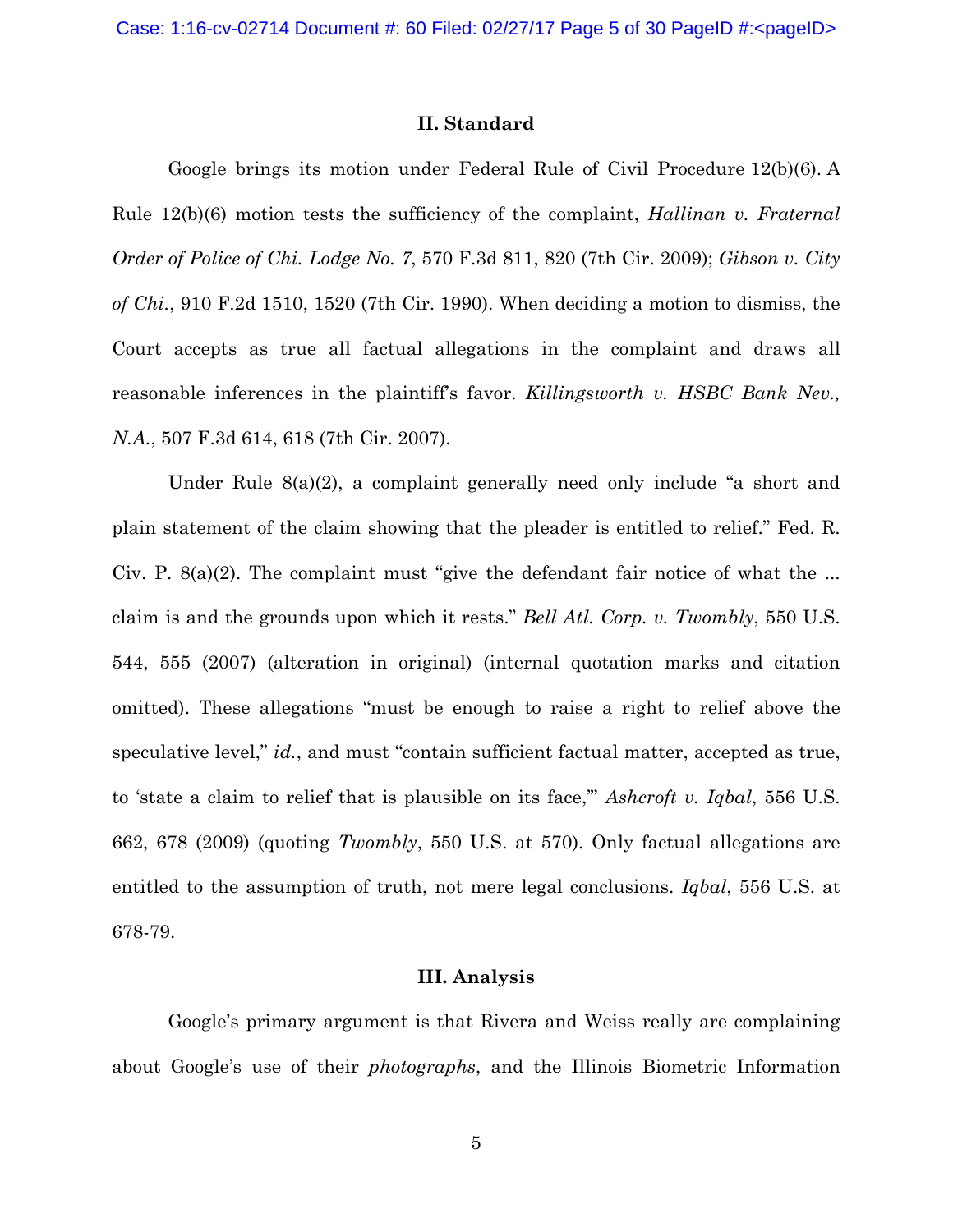Privacy Act does not cover photographs or information derived from photographs. Def.'s Br. at 6-13. Google also offers a backup argument: even if what Google is doing would run afoul of the Privacy Act if done in *Illinois*, Google supposedly did not do anything in Illinois, so there is no violation of that Illinois law. *Id.* at 13-15. And Google offers a backup to the backup argument: if the Privacy Act does purport to cover what Google did outside of Illinois, then the state statute actually conflicts with the federal Constitution's Dormant Commerce Clause. *Id.* at 15-19. Each issue is addressed in turn below.

#### **A. Face Geometry Scans**

 Google submits that Rivera's and Weiss's claims should be dismissed because the Privacy Act does not apply to photographs or information derived from photographs. Rivera and Weiss, however, argue that face geometry scans created from photographs *are* covered by the Act, and qualify as both "biometric identifiers" and "biometric information" within the Act. So the first question is whether the face geometry scan as described by Rivera and Weiss (a description that must be accepted as accurate at the dismissal-motion stage) fits the statutory definition of either "biometric identifier" or "biometric information." To answer the question, the usual principles of statutory interpretation apply.

 Statutory interpretation starts with the plain meaning of the statute's text. *Paris v. Feder*, 688 N.E.2d 137, 139 (Ill. 1997) ("The cardinal rule of statutory construction is to ascertain and give effect to the true intent of the legislature … The best evidence of legislative intent is the language used in the statute itself,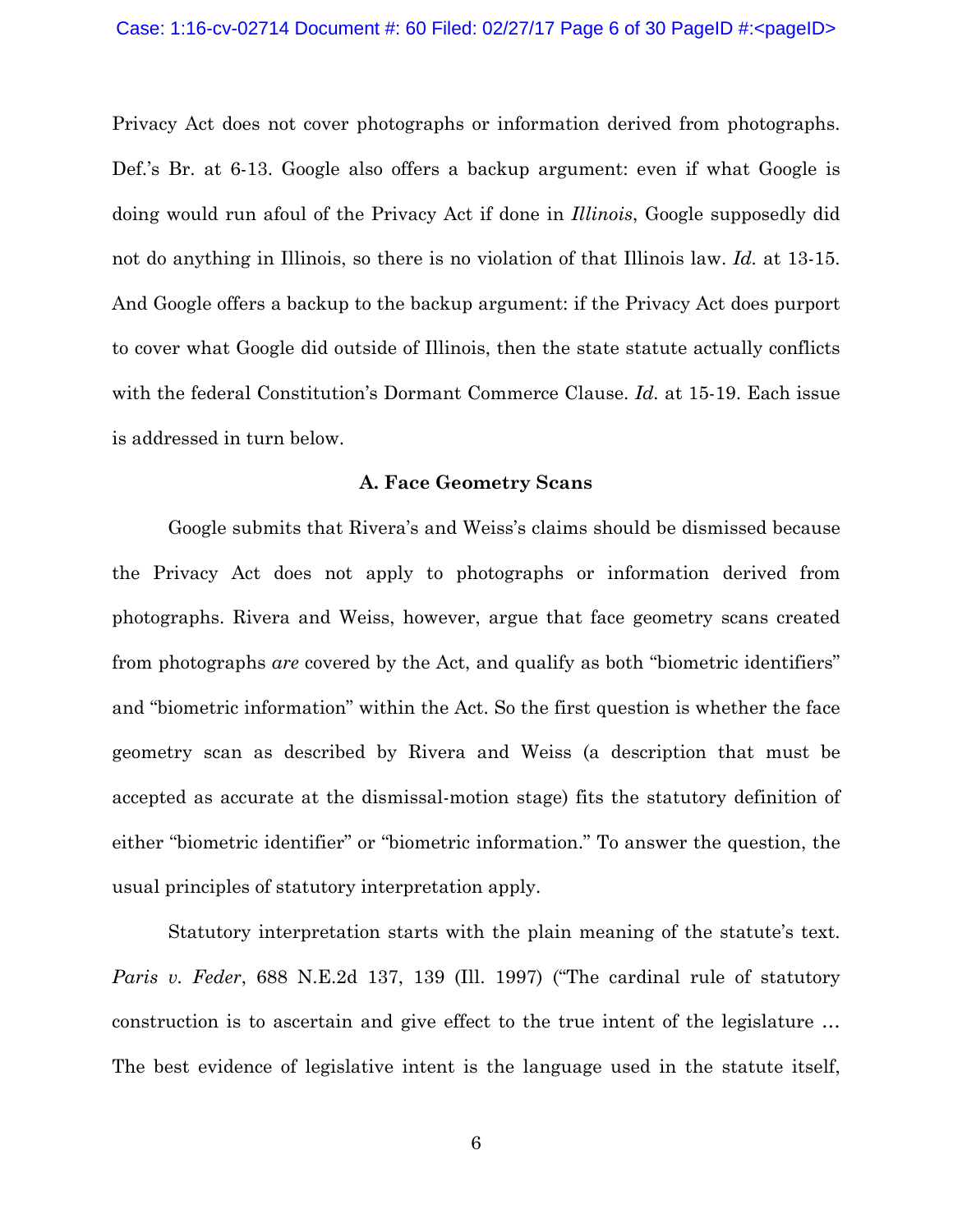#### Case: 1:16-cv-02714 Document #: 60 Filed: 02/27/17 Page 7 of 30 PageID #:<pageID>

which must be given its plain and ordinary meaning." (citations omitted)). If the text bears a plain meaning, then that is the end of the interpretive exercise, and no other interpretive aids should be used. *People v. Fitzpatrick*, 633 N.E.2d 685, 687 (Ill. 1994). When searching for the statutory text's plain meaning, the overall structure of the statute can provide guidance. *Abrahamson v. Ill. Dep't of Prof'l Regulation*, 606 N.E.2d 1111, 1118 (Ill. 1992). Illinois also follows the interpretive principle that identical words used in different parts of the same statute are generally presumed to have the same meaning. *Baker v. Salomon*, 334 N.E.2d 313, 316 (Ill. 1975). And, when possible, courts should avoid interpreting a statute in a way that renders a word or phrase redundant, meaningless, or superfluous. *People v. Trainor*, 752 N.E.2d 1055, 1063 (Ill. 2001).

 Start with the text. The Privacy Act forbids private entities from gathering and keeping a person's "biometric identifier" and "biometric information" without first giving notice and getting consent:

No private entity may collect, capture, purchase, receive through trade, or otherwise obtain a person's or a customer's biometric identifier or biometric information, unless it first:

 (1) informs the subject … in writing that a biometric identifier or biometric information is being collected or stored;

 (2) informs the subject … in writing of the specific purpose and length of term for which a biometric identifier or biometric information is being collected, stored, and used; and

 (3) receives a written release executed by the subject of the biometric identifier or biometric information … .

7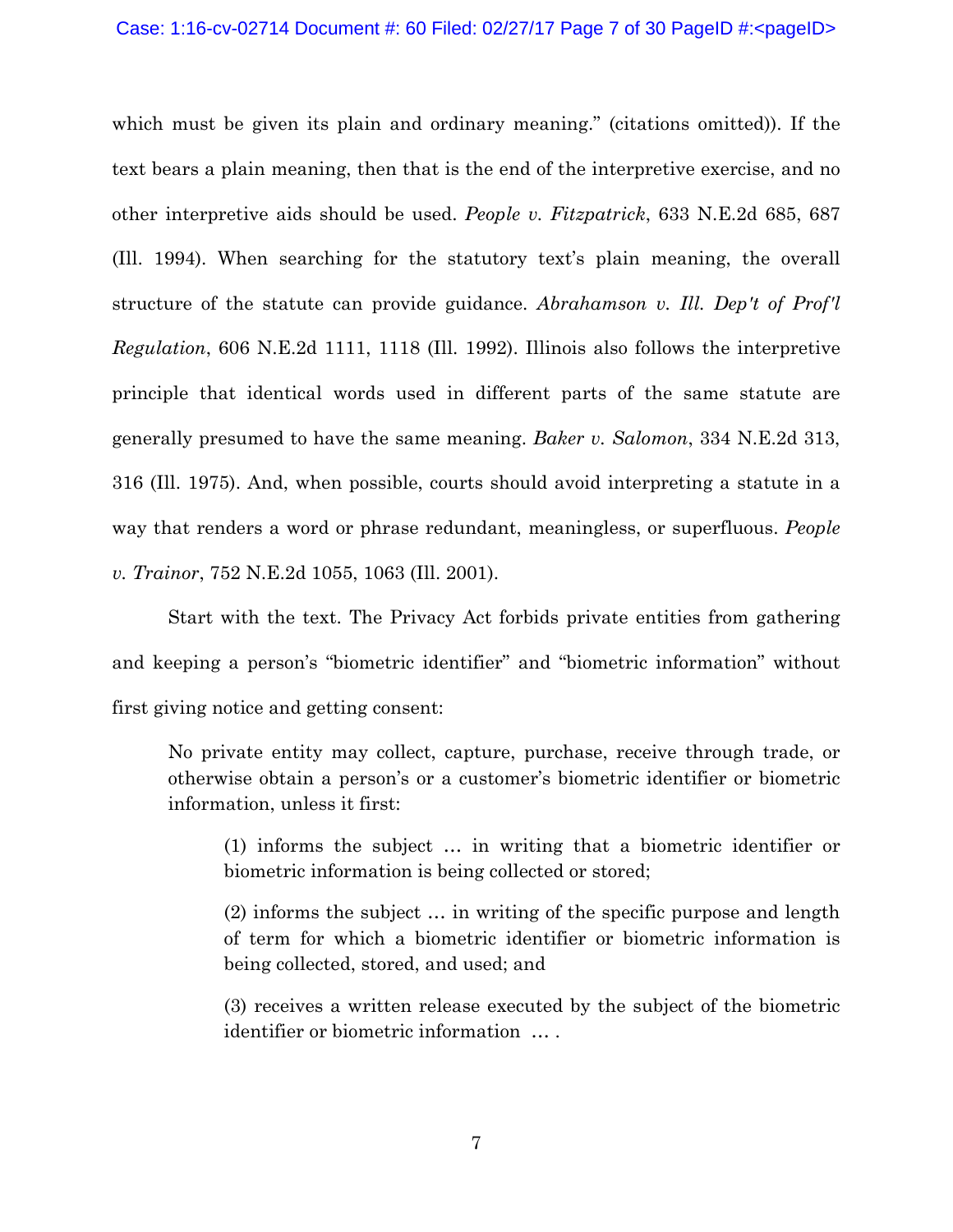740 ILCS 14/15(b). Beyond the ban on non-consensual gathering and collecting, private entities that do obtain biometric identifiers and information must publish a "retention schedule" that details how the data will be kept and when it will eventually be destroyed.5 Victims of a violation may bring a private right of action, with potential recovery set by a statutory damages provision. 740 ILCS 14/20. For a negligent violation, liquidated damages of \$1,000 or actual damages (whichever is greater) are available for each instance; for an intentional or reckless violation, the numbers ratchet up to liquidated damages of \$5,000 for each violation or actual damages (whichever is greater). *Id.* 

 But what is a "biometric identifier" and what is "biometric information"? The latter is defined by reference to the former, so it makes sense to start with "biometric identifier." The Act defines "biometric identifier" in a very specific way:

 "Biometric identifier" means a retina or iris scan, fingerprint, voiceprint, or scan of hand or face geometry.

 740 ILCS 14/10. One-by-one, this definition specifies each particular type of covered biometric identifier. This specific, one-by-one listing is different from the many statutory definitions that use general words, like "record, document, or tangible object," 18 U.S.C. § 1519 (interpreted by *Yates v. United States*, 135 S. Ct. 1074, 1086-88 (2015)), or the statutes that list out a set of specific items and then add a broader general word, like "moneys, funds, credits, securities or other things of

<sup>&</sup>lt;sup>5"</sup>A private entity in possession of biometric identifiers or biometric information must develop a written policy, made available to the public, establishing a retention schedule and guidelines for permanently destroying biometric identifiers and biometric information when the initial purpose for collecting or obtaining such identifiers or information has been satisfied or within 3 years of the individual's last interaction with the private entity, whichever occurs first." 740 ILCS 14/15(a).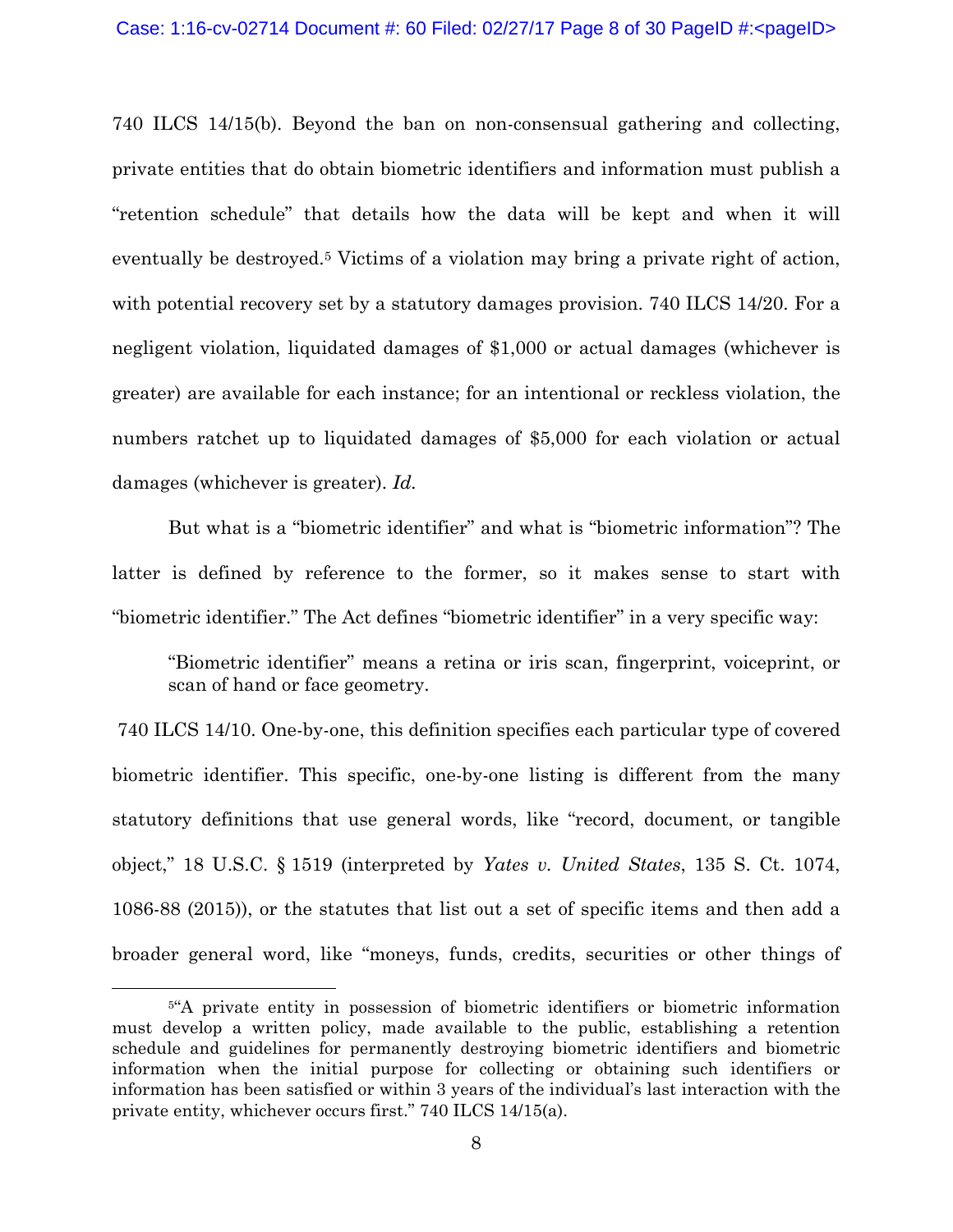value," 18 U.S.C. § 657. In contrast to those definitions, here the Privacy Act defines "biometric identifier" with the *complete* set of *specific* qualifying biometric identifiers. Each specific item on the list, not surprisingly, fits within the meaning of the term "biometric identifier," that is, a biology-based set of measurements ("biometric") that can be used to identify a person ("identifier").

 After affirmatively defining "biometric identifier," the Act goes on, in the same long paragraph as the affirmative definition, to list a catalogue of things that are *not* biometric identifiers. The list runs on for five sentences, and the first sentence is especially important for this case because that is where the word "photographs" appears (the bracketed numbers do not appear in the statute, and instead are inserted for convenience):

**[1]** Biometric identifiers do not include writing samples, written signatures, photographs, human biological samples used for valid scientific testing or screening, demographic data, tattoo descriptions, or physical descriptions such as height, weight, hair color, or eye color. **[2]**  Biometric identifiers do not include donated organs, tissues, or parts as defined in the Illinois Anatomical Gift Act or blood or serum stored on behalf of recipients or potential recipients of living or cadaveric transplants and obtained or stored by a federally designated organ procurement agency. **[3]** Biometric identifiers do not include biological materials regulated under the Genetic Information Privacy Act. **[4]**  Biometric identifiers do not include information captured from a patient in a health care setting or information collected, used, or stored for health care treatment, payment, or operations under the federal Health Insurance Portability and Accountability Act of 1996. **[5]** Biometric identifiers do not include an X-ray, roentgen process, computed tomography, MRI, PET scan, mammography, or other image or film of the human anatomy used to diagnose, prognose, or treat an illness or other medical condition or to further validate scientific testing or screening.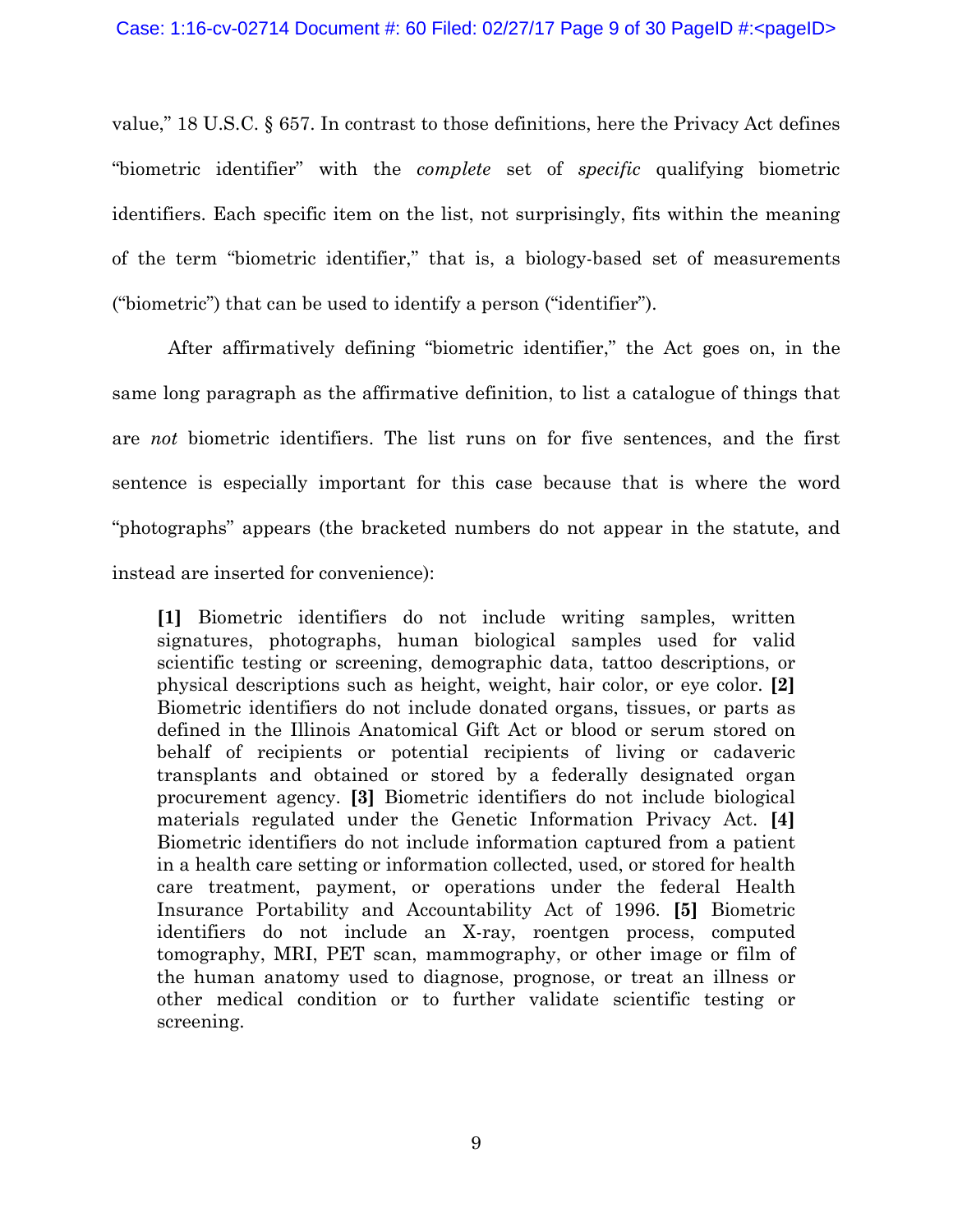740 ILCS 14/10. Because the parties base some of their arguments on these "do not include" sentences, it is worth noting that some of these sentences do *not* simply set out exceptions, in the usual sense of the word "exceptions," to the specified biometric identifiers. That is, an "exception" to a definition is usually something that otherwise probably *would* be covered by the affirmative definition. To be sure, some of the five disqualifying sentences are true exceptions. For example, in the fourth disqualifying sentence, if a patient will be undergoing facial reconstruction surgery, then the information collected from a face geometry scan—which otherwise would be covered by the affirmative definition of biometric identifier—in that "health care setting" would be exempted from the definition. In contrast, the first sentence says (in part) that "written signatures" are not biometric identifiers. This reads like a "just to be totally sure" disqualifier, rather than an ordinary exception, because it seems unlikely that written signatures could ever fit into any of the affirmatively specified biometric identifiers (to repeat the specified list: "a retina or iris scan, fingerprint, voiceprint, or scan of hand or face geometry").

 Moving on to "biometric information," the Privacy Act affirmatively defines that term by referring back to "biometric identifier," and then also provides a "does not include" disqualifier:

 "Biometric information" means any information, regardless of how it is captured, converted, stored, or shared, based on an individual's biometric identifier used to identify an individual. Biometric information does not include information derived from items or procedures excluded under the definition of biometric identifiers.

10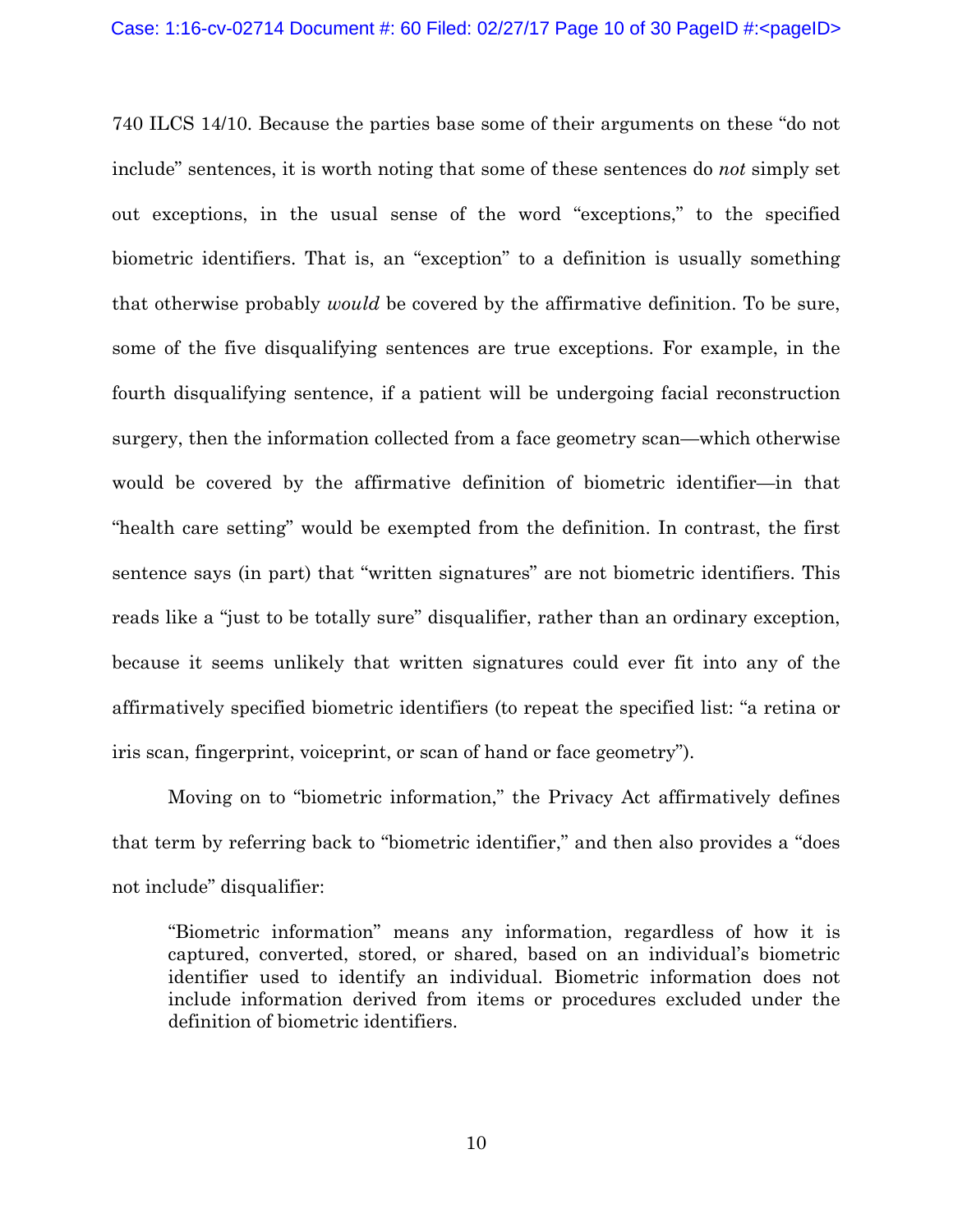740 ILCS 14/10. The affirmative definition of "biometric information" does important work for the Privacy Act; without it, private entities could evade (or at least arguably could evade) the Act's restrictions by converting a person's biometric identifier into some other piece of information, like a mathematical representation<sup>6</sup> or, even simpler, a unique number assigned to a person's biometric identifier. So whatever a private entity does in manipulating a biometric identifier into a piece of information, the resulting information is still covered by the Privacy Act if that information can be used to identify the person.

 Turning to the case at hand, as alleged in the First Amended Complaints (the truth of which must be assumed for now), the "face templates" (as Rivera and Weiss call them) generated by Google do qualify as a "biometric identifier" under the Privacy Act. For each face template, Google is creating a set of biology-based measurements ("biometric") that is used to identify a person ("identifier"). More importantly, as alleged, a face template is one of the specified biometric identifiers in the Privacy Act, namely, a "scan of … face geometry." 740 ILCS 14/10.

 Against this straightforward reading of the definition of "biometric identifier," Google argues that face-scan measurements derived from a photograph do not qualify as biometric identifiers. Def.'s Br. at 1. In Google's view, only face scans that are done *in person* can qualify as biometric identifiers. *Id.* at 7; R. 52, Def's. Reply Br. at 5. But nothing in the text of the Privacy Act directly supports

 <sup>6</sup>Iris-recognition systems, for instance, might use "iris codes" derived from iris images in scans*. See, e.g.*, Kim Zetter, *Reverse-Engineered Irises Look So Real, They Fool Eye-Scanners*, Wired (July 25, 2012), http://www.wired.com/2012/07/reverse-engineeringiris-scans.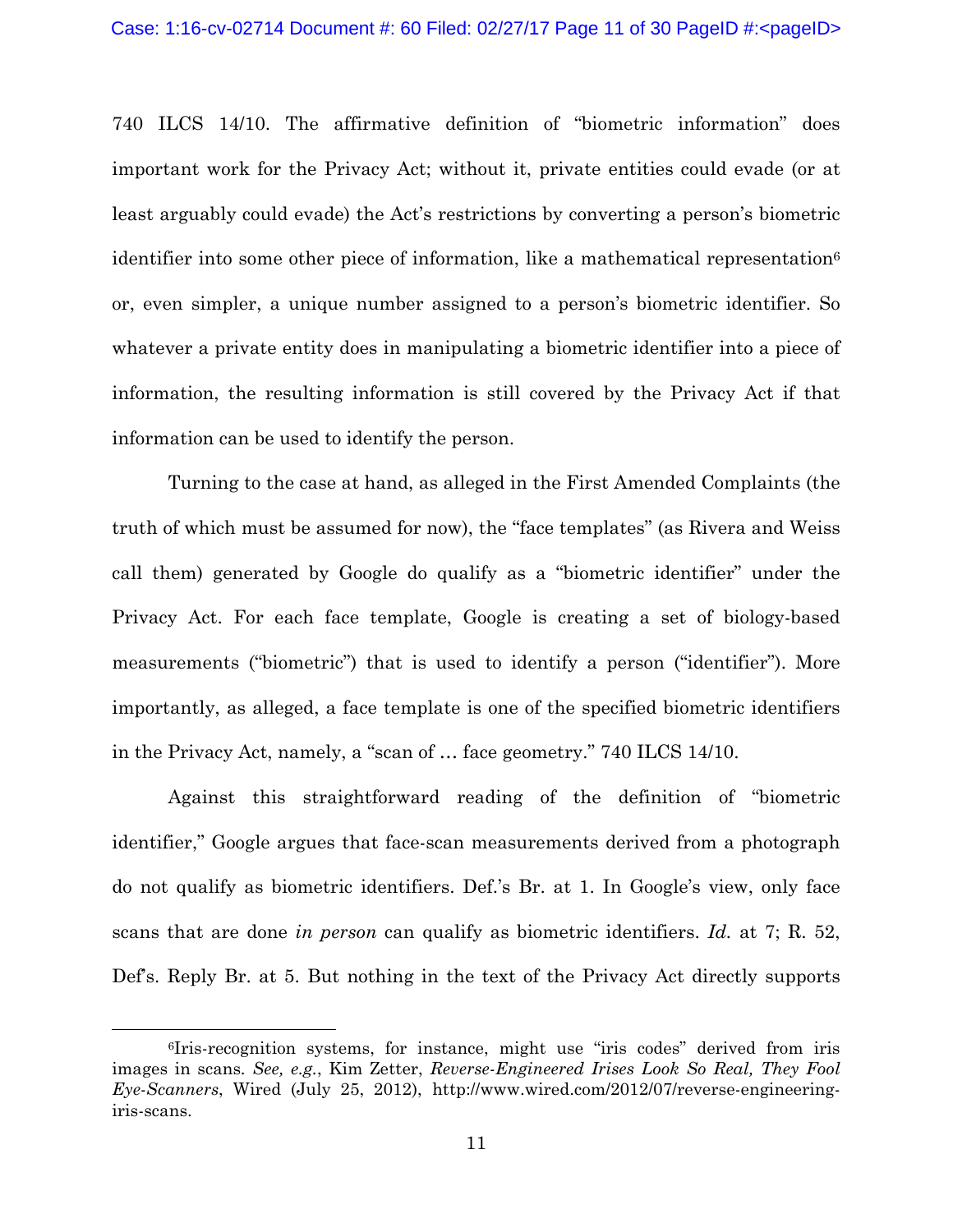this interpretation. Nothing in the statute says, one way or the other, *how* the biometric measurements must be obtained (or stored, for that matter) in order to meet the definition of "biometric identifier." The definition simply lists the specific identifiers that are covered. And the particular biometric identifiers can, in fact, be collected in various ways without altering the fact that the measurements still are biometric identifiers. Consider, for example, fingerprints: the definition is indifferent as between inked fingerprints versus digital images of fingerprints. Nor does the definition say whether a scan of face geometry has to be in person or may be generated from a photograph or a video.<sup>7</sup> Indeed, because advances in technology are what drove the Illinois legislature to enact the Privacy Act in the first place, it is unlikely that the statute sought to limit the definition of biometric identifier by limiting *how* the measurements are taken. Who knows how iris scans, retina scans, fingerprints, voiceprints, and scans of faces and hands will be taken in the future? It is not the how that is important to the Privacy Act; what's important is the potential intrusion on privacy posed by the unrestricted gathering of biometric information. The bottom line is that a "biometric identifier" is not the underlying

 <sup>7</sup>Google does correctly argue that previous district-court cases analyzing the Privacy Act are not binding on this Court (just as this Opinion is not binding on other courts), Def.'s Br at 11-12, and the Court does not treat them as binding. *See Norberg v. Shutterfly, Inc.*, 2015 WL 9914203 (N.D. Ill. Dec. 29, 2015) (denying motion to dismiss face template claim); *In re Facebook Biometric Info. Privacy Litig.*, 2016 WL 2593853 (N.D. Cal. May 5, 2016) (drawing a distinction, which this Opinion does not adopt, between digital photographs and physical photographs). Three other face template cases brought under the Illinois Biometric Information Privacy Act have been dismissed, but on other grounds. *Gullen v. Facebook.com, Inc.*, 2016 WL 245910 (N.D. Ill. Jan. 21, 2016) (lack of personal jurisdiction); *Vigil v. Take–Two Interactive Software, Inc.*, 2017 WL 398404 (S.D.N.Y. Jan. 30, 2017) (lack of standing); *McCollough v. Smarte Carte, Inc.*, 2016 WL 4077108 (N.D. Ill. Aug. 1, 2016) (lack of standing).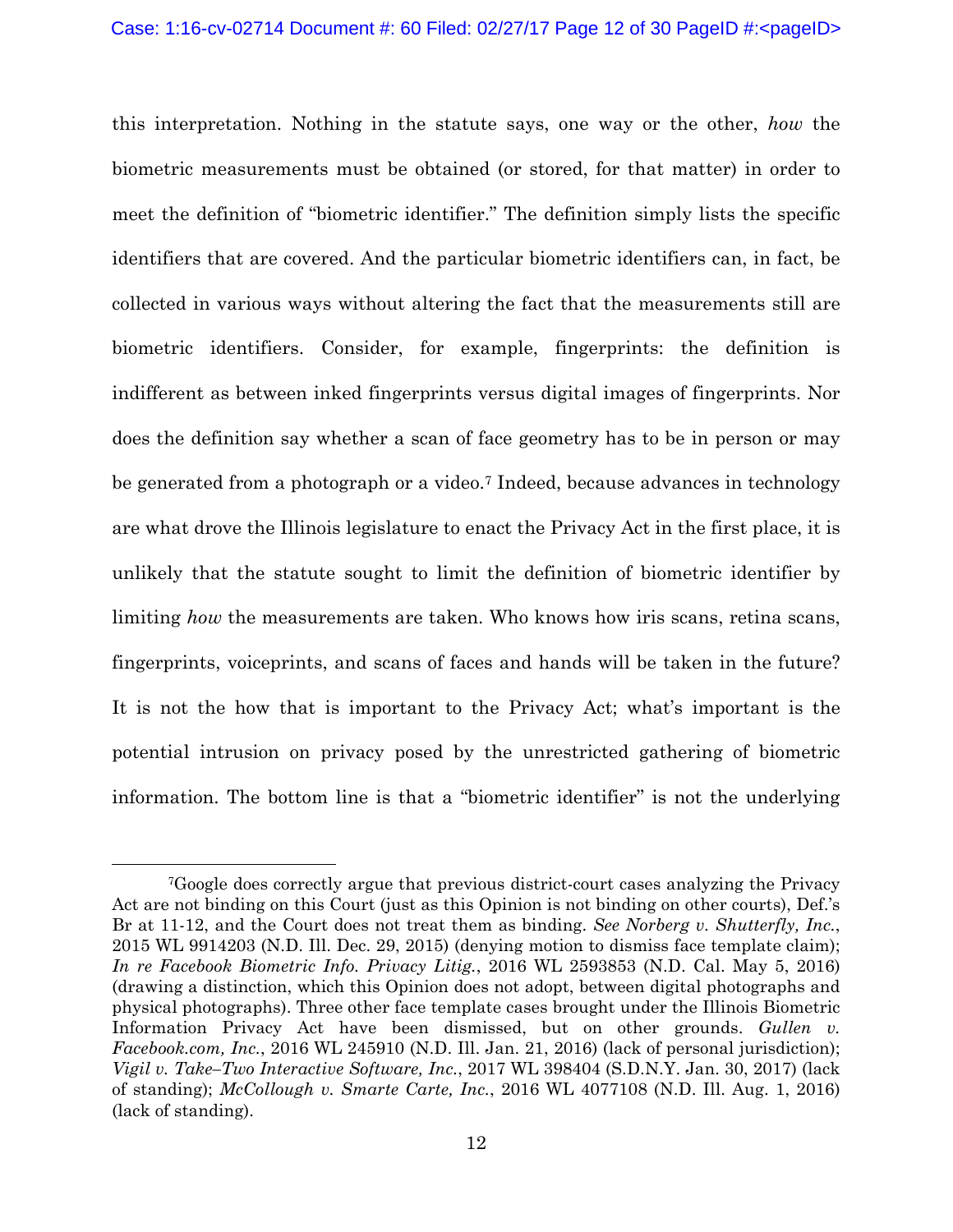#### Case: 1:16-cv-02714 Document #: 60 Filed: 02/27/17 Page 13 of 30 PageID #:<pageID>

medium itself, or a way of taking measurements, but instead is a set of measurements of a specified physical component (eye, finger, voice, hand, face) used to identify a person.

 Without direct textual support in the affirmative definition of "biometric identifier," Google's argument hinges on the first "do not include" sentence in the definitional paragraph of "biometric identifier." Remember that the affirmative definition is followed by five sentences that say what biometric identifiers "do not include." The first of those sentences includes "photographs" in the list of what biometric identifiers do not include:

Biometric identifiers do not include writing samples, written signatures, *photographs*, human biological samples used for valid scientific testing or screening, demographic data, tattoo descriptions, or physical descriptions such as height, weight, hair color, or eye color.

740 ILCS 14/10 (emphasis added). With that premise in hand—photographs are not biometric identifiers—Google then points to the "do not include" sentence from the definition of biometric *information*. Remember that sentence says, "Biometric information does not include information derived from items or procedures excluded under the definition of biometric identifiers." *Id.* So, Google's argument continues, biometric information does not include information derived from photographs, because photographs are excluded from the definition of biometric identifiers. But Google's argument is not yet complete, because Rivera and Weiss are *not* alleging that the photographs themselves are the biometric identifiers, and because Google still needs to grapple with the face templates—not the photographs—qualifying as biometric *identifiers.* To do this, Google purports to find a "careful structure," Def.'s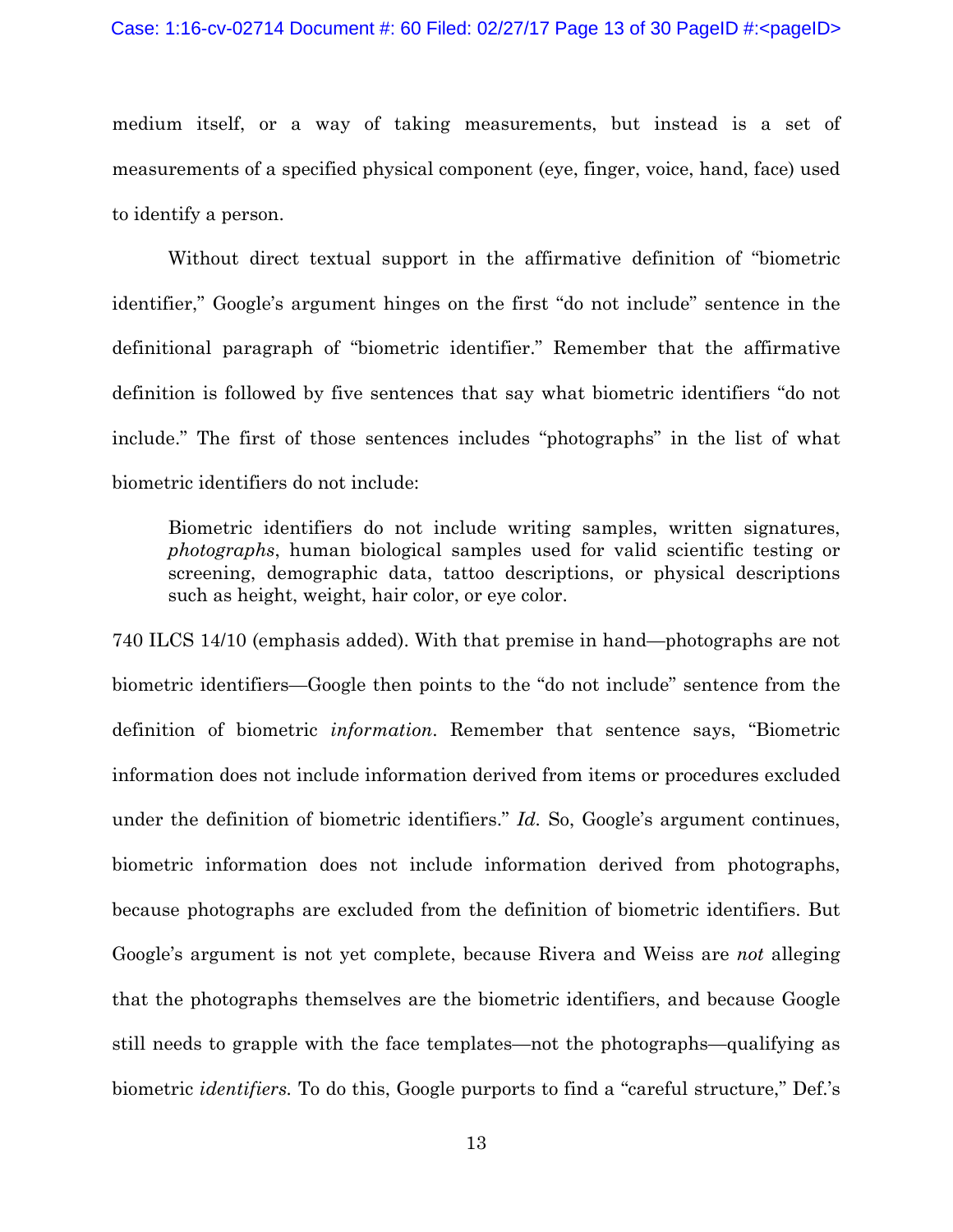Br. at 8, in the separate definitions of "biometric identifier" and "biometric information." Google argues that the two definitions distinguish the "source of the content":

what is derived from a person is a "biometric identifier," and what is subsequently derived from a biometric identifier is "biometric information." The statute's structure thus confirms that a "scan of … face geometry" must be derived from the person herself. Plaintiffs' reading of the statute would collapse this careful structure, rendering the distinction between "biometric identifier" and "biometric information" meaningless.

*Id.* In essence, Google is arguing that if biometric *information* cannot be "based on" something from the biometric-identifier paragraph's "do not include" list (for example, "photographs"), then an *identifier* may also not be "based on" something from that same list.

 The problem with this argument is that there is no textual or structural clue to support it. The definition of "biometric identifier" does *not* use words like "derived from a person," "derived in person," or "based on an in-person scan," whereas the definition of "biometric information" does say that it is information "based on" a biometric identifier. So there is no parallel structure to speak of. It would have been simple enough for the Illinois legislature to include similar "based on" or "derived from" language in the definition of "biometric identifier," but it did not. As discussed earlier, the things on the list of biometric identifiers are just that—specific, biologybased measurements used to identify a person, without reference to how the measurements were taken. And, as noted above, the "biometric information" goes on to ensure that private entities cannot do an end-around the Privacy Act by converting biometric identifiers into some other format. So, contrary to Google's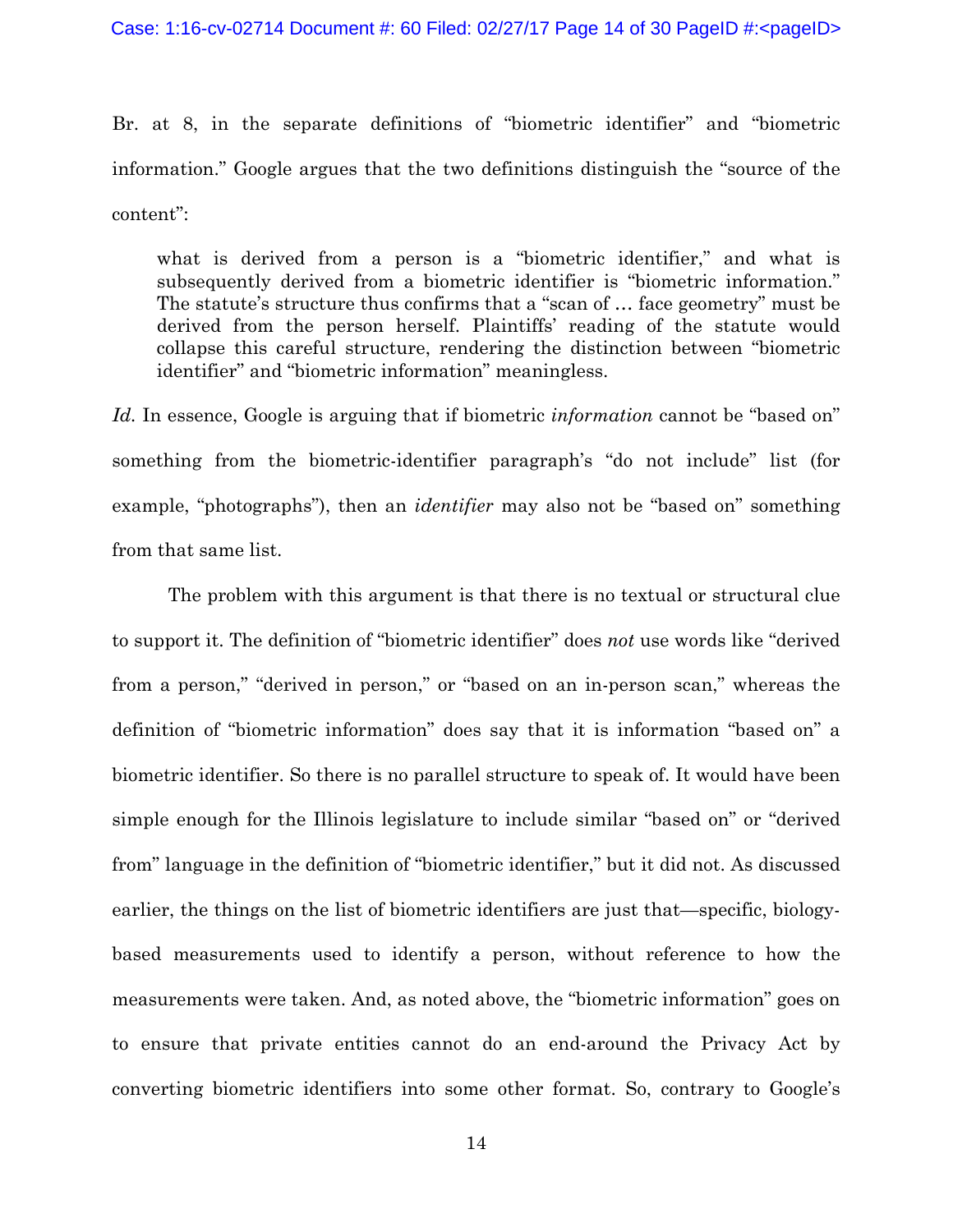position, there *is* a meaningful distinction between identifiers and information (one being the set of biometric measurements, the other being a conversion of those measurements into a different, useable form), and that distinction has nothing to do with the "careful structure" that Google describes.

The other fatal problem with Google's "careful structure" argument is that it depends on drawing some structural meaning from the "do not include" sentences. But that cannot be done. As noted earlier, the five sentences in the run-on paragraph (block quoted earlier in the Opinion) comprise a mix of things that are true exceptions (that is, they otherwise would qualify as a biometric identifier) and others that read more like just-to-be-sure exclusions. Yes, structure and context can provide interpretive help, but the "do not include" listings defy a common thread that sheds any additional light on the straightforward affirmative definition of biometric identifier. As a result, it is not sensible to use the photograph exclusion to back-fill an interpretation of biometric identifier—unless, of course, the proposed identifier in question is simply a photograph. But a photograph is just that—a photograph, *not* a scan of face geometry, which is a set of biology-based measurements. Rivera and Weiss nowhere argue that the photograph itself is the biometric identifier. Indeed, if Google simply captured and stored the *photographs* and did not measure and generate scans of face geometry, then there would be no violation of the Act. (The same is true of someone, say a journalist, who records a person's voice without generating a voiceprint.) All in all, the reference to "photographs" in the first "do not include" sentence is no help to Google's argument.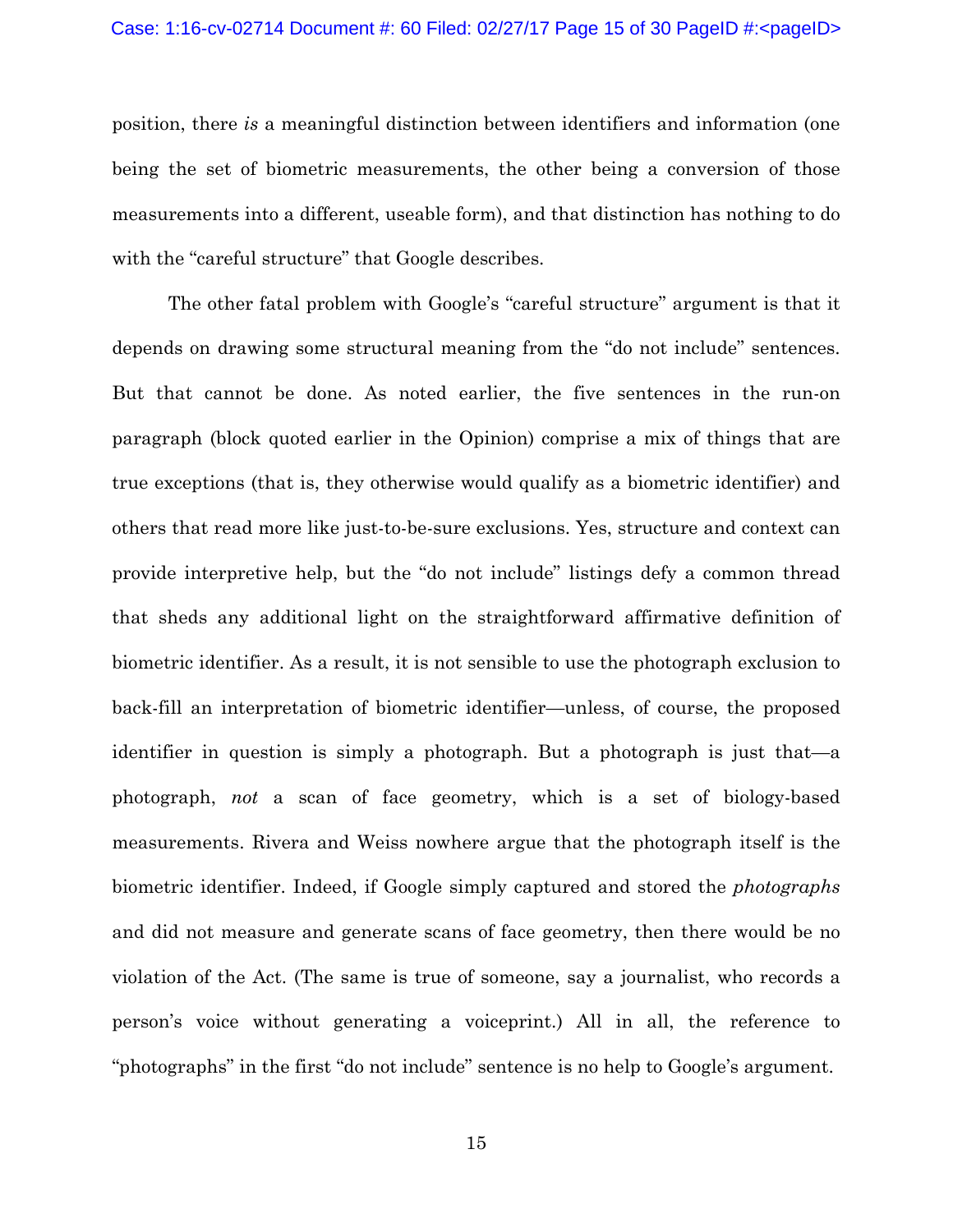Google's final attempt to argue from text and structure is premised on the Privacy Act's written-consent requirement. 740 ILCS 14/15(b)(3). That requirement dictates that, in order to collect a person's biometric identifier or biometric information, a private entity must (among other things) receive a "written release" executed by the person. *Id*. The need for a written release is telling, Google says, because consent may be most easily and clearly given in person*.* Def.'s Br. at 9.

 This is unconvincing for two reasons. First and foremost, even assuming, for the moment, that in-person consent is logistically more convenient to get than remote consent, the absence of any other textual or structural clues that the scan must be in person outweighs the weak inference arising from any purported logistical convenience. Second, there is substantial reason to doubt just how much easier it is to obtain a written release in person. Many courts, for instance, have routinely upheld one-click ("clickwrap") consent features on websites and internet services. *See, e.g.*, *Van Tassell v. United Mktg. Grp., LLC*, 795 F. Supp. 2d 770, 790 (N.D. Ill. 2011) (courts "regularly uphold" clickwrap agreements when structured properly); Ronald J. Mann & Travis Siebeneicher, *Just One Click: The Reality of Internet Retail Contracting*, 108 COLUM. L. REV. 984 (2008) (profiling "one-click" web agreements). Agreeing to a written release remotely will, in many instances, be easier to obtain than in person. And the written-release requirement applies *not*  just to the private entity that directly collects or captures the biometric identifier; the requirement also applies to any private entity that "purchase[s], receive[s] through trade, or otherwise obtain[s]" a biometric identifier or biometric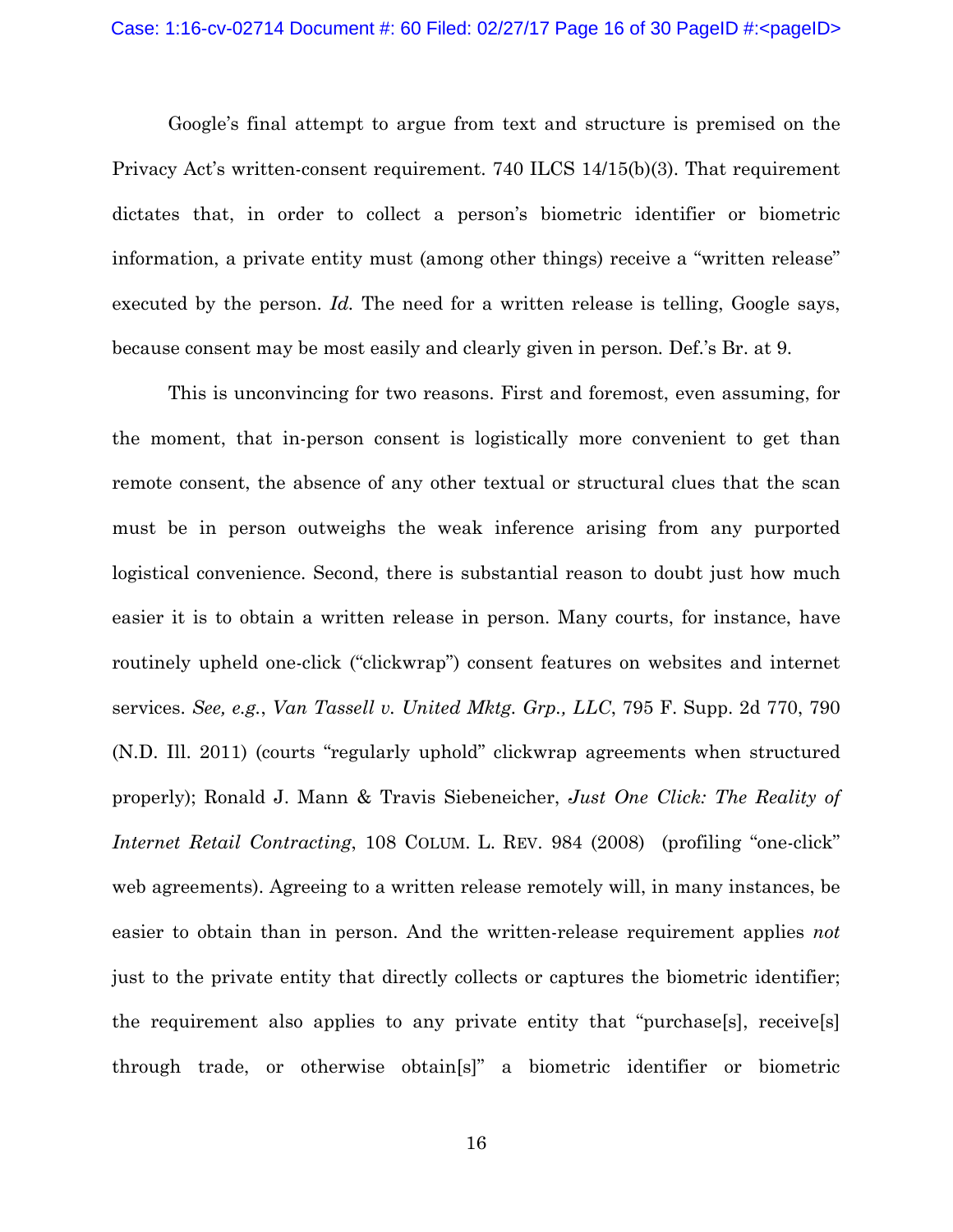information. 740 ILCS 14/15(b). So those private entities would have to obtain a written release as well, and there is no reason to think that obtaining a release from someone—perhaps long after the initial collection of the biometric identifier or biometric information—is easier to do in person rather than remotely.

 Because the text of the Privacy Act provides the answer to whether the alleged face templates come within the definition of biometric identifier, there is no need to resort to legislative history. *Ultsch v. Ill. Mun. Ret. Fund*, 874 N.E.2d 1, 10 (Ill. 2007) ("Where the language of a statute is plain and unambiguous, a court need not consider other interpretive aids."). For the sake of completeness, however, the Court explains why Google's legislative-history-based arguments are also wanting.

 Google first points to the statement of the Act's cosponsor on the floor of the state House of Representatives to argue for the importance of the in-person aspect of scans. Def.'s Br. at 10. The state Representative declared that the bill's urgency was exemplified by the bankruptcy of a company called Pay By Touch, which was "the largest fingerprint scan system in Illinois." *Id.* (quoting IL H.R. Tran. 2008 Reg. Sess. No. 276 at 249 (May 30, 2008)). The bankruptcy, according to the Act's cosponsor, left "thousands of customers … wondering what will become of their biometric … data." *Id.* Even if legislative history could be relied on here, this is but one House floor statement. Indeed, here there is no mystery on the subject of legislative intent, because the Act *itself* clearly sets forth legislative findings and legislative intent. Section 5 is entitled, "Legislative findings; intent," and elaborates on the legislature's concerns. To be sure, the only *example* given in Section 5 relates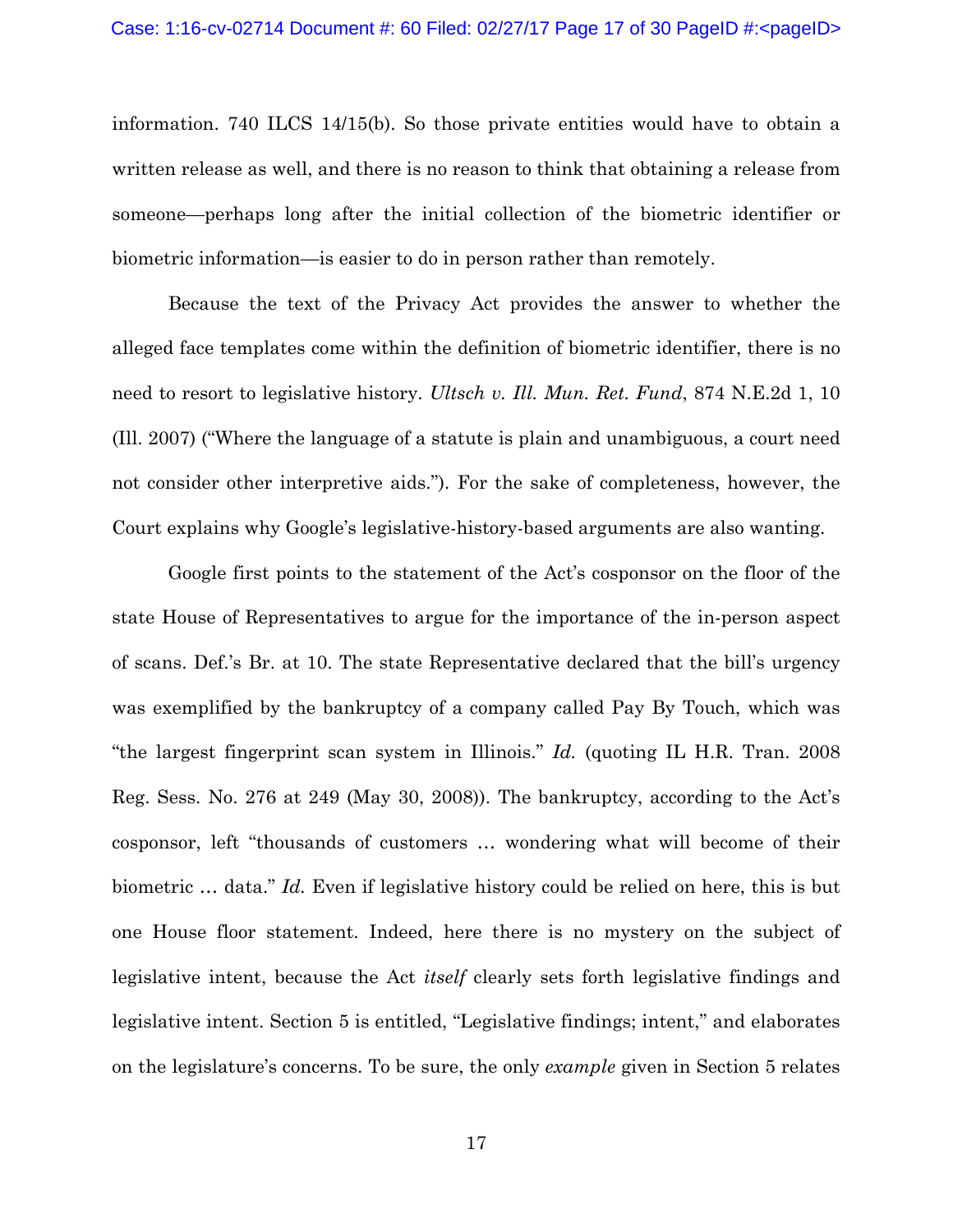to in-person transactions ("finger-scan technologies at grocery stores, gas stations, and school cafeterias"), 740 ILCS 14/5(b), but the stated concern is considerably broader than this one application. That same Section declares that the General Assembly finds that the "use of biometrics is growing in the business and security screening sectors" and that major corporations are testing "new applications of biometric-facilitated financial transactions." *Id.* § 14/5(a)-(b). Section 5 also outlines the unique threats of biometrical information capture (for example, the uniqueness and unalterable nature of such information, the risks for identity theft, and the chance that concerned citizens will avoid biometric-facilitated transactions). *Id.* § 14/5(c), (e). And the Section goes on to point out that "[t]he full ramifications of biometric technology are not fully known." *Id.* § 14/5(f). All of this explicit statutory text dwarfs Google's single floor statement.

 Google next argues that the legislative history would have recorded some reaction to this proposed Act—"someone would have remarked upon it"—if the legislation were truly so allegedly "sweeping" as Rivera and Weiss suggest (that is, that it covers face templates scanned from photographs). Def.'s Br. at 10. This line of thinking is not persuasive. Google calls the reading "sweeping" because it argues that the Act would, under the Plaintiffs' reading, apply to "any individual … running common photo-organizing software on a home computer." *Id.* For two reasons, however, this is an unconvincing legislative-history argument. First, it is not clear that face-scanning technology on home computers was actually so ubiquitous in 2008 (when the bill was under consideration) that legislators would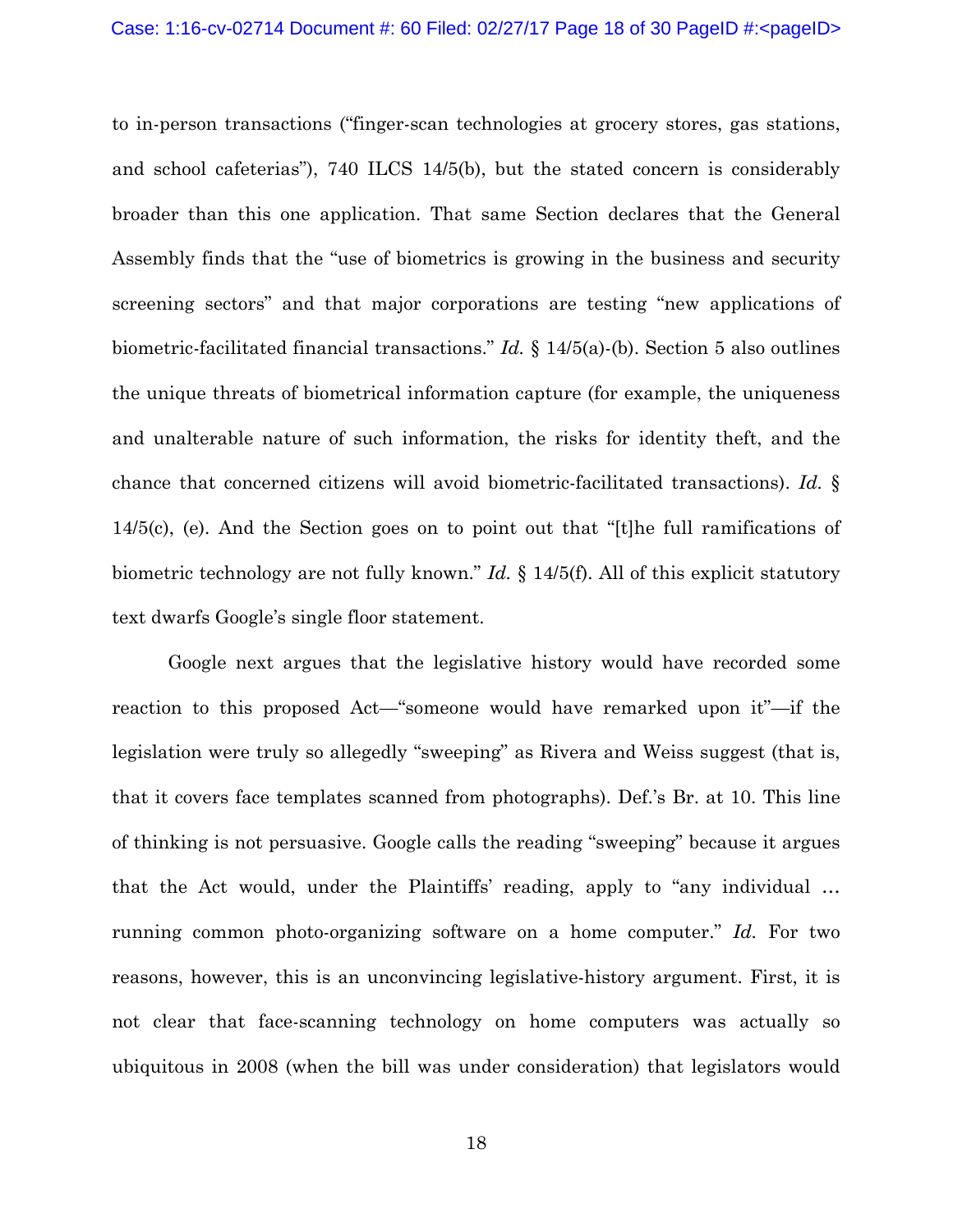have considered the Act's impact on home-computer users. Second, it is not clear that the Act would even apply to an ordinary user who is simply organizing photos on a home computer, unless that person is running a self-created program to measure faces in photographs. More likely, someone on a home computer, if using any face-scan technology at all, would be doing so through an already established program or service similar to Google Photos. Perhaps Illinois courts will interpret the Act's primary restriction—no private entity may "collect, capture, purchase, receive through trade, or otherwise obtain" a biometric identifier or biometric information without a written release—to not apply to the run-of-the-mill homecomputer user who is not directly doing the collecting, capturing, purchasing, trading for, or obtaining of the protected identifier or information. Or perhaps Illinois courts will interpret the statute's damages provisions as not applying to the ordinary home-computer user because there is no negligence, recklessness, or intent to violate the Act. 740 ILCS 14/20(1)-(2) (authorizing recovery of damages only where there is negligence, recklessness, or intent). The point is that the absence of the home-computer scenario from the annals of legislative history is not telling.8

 <sup>8</sup>In a nod to Sherlock Holmes, Google calls the absence of references to homecomputer users "the dog that did not bark." Def.'s Br. at 10 (quoting *Chisom v. Roemer*, 501 U.S. 380, 396 n.23 (1991)). In *Silver Blaze*, Sir Arthur Conan Doyle no doubt made an excellent point by colorfully describing how an *omission* can be telling. But there is reason to doubt the validity of that common-sense observation when it comes to legislative history. Google cites to a footnote in *Chisom* which, in turn, cites a dissent in *Harrison v. PPG Industries, Inc.*, 446 U.S. 578, 602 (1980) (Rehnquist, C.J., dissenting). But the majority opinion in *Harrison* casts doubt on the usefulness of the silence-is-telling principle when reading legislative history: "it would be a strange canon of statutory construction that would require Congress to state in committee reports or elsewhere in its deliberations that which is obvious on the face of a statute. In ascertaining the meaning of a statute, a court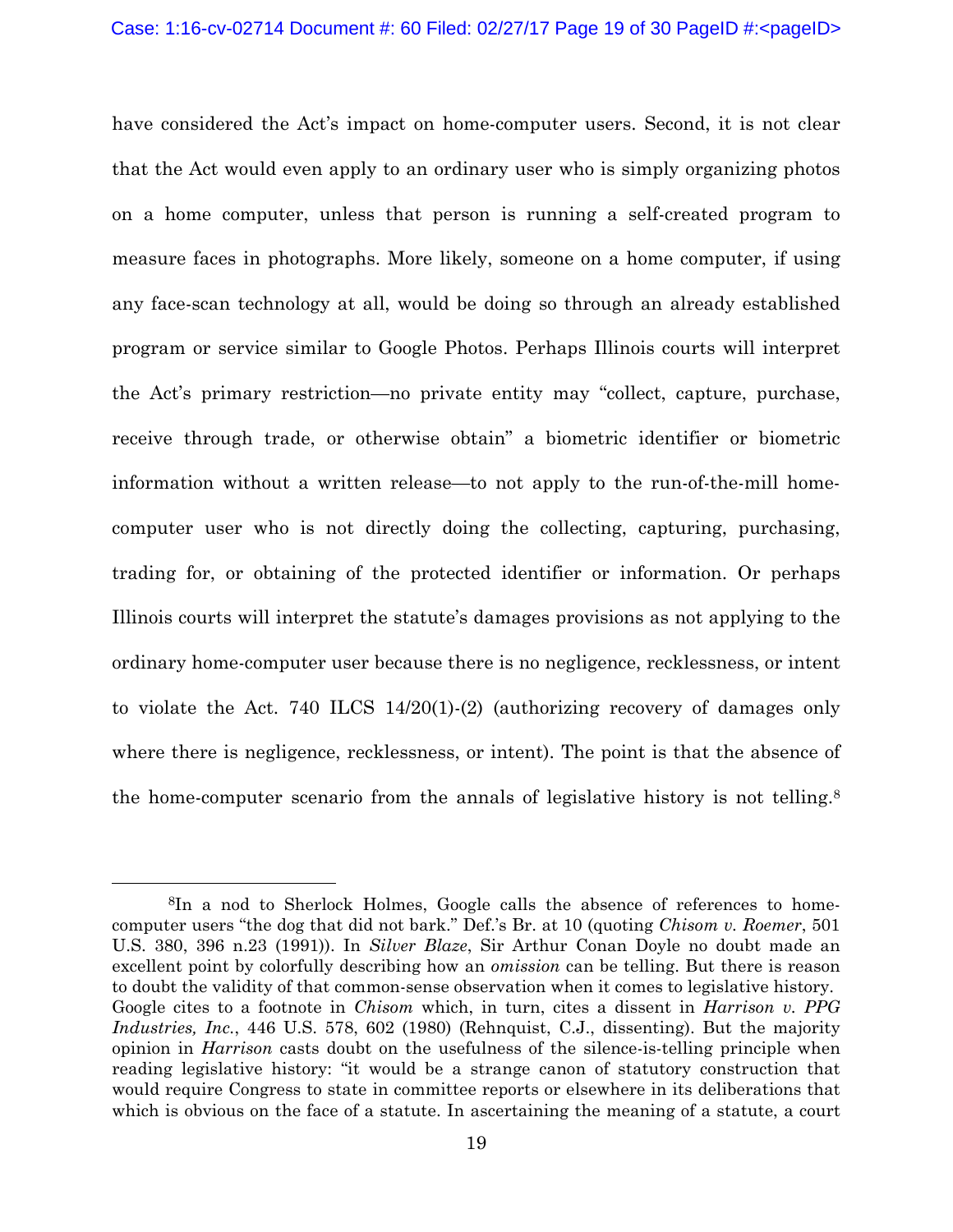And even if applying the Act to ordinary individuals might be a good reason to amend the Act, it is not a reason to depart from the plain meaning of the statutory text.

 Google next argues that the General Assembly's ultimate rejection of other proposed words in the statute's definitions also speaks to the legislature's intent to exclude facial geometry data-gathering not done in person. More specifically, Google points out that the Assembly's "opt[ing] for the word 'scan' over 'records' suggests that it cared about how the content was obtained." Def.'s Br. at 10-11. Google contends that a scan "suggests something done to the person herself" and "records" does not. *Id.* at 11; Def.'s Reply Br. at 7. This is not necessarily right. "Scan" may indeed be more suggestive of a direct procedure than the more inert-sounding "record." But within the various meanings of "scan" in everyday speech, "scan" is not obviously more suggestive of something done directly to a *person* than to a *thing* (like a photograph). And, most importantly (as discussed earlier), the definition of biometric identifier is simply a list of specified things that does not distinguish the manner in which the identifier is generated.

 Google's final point on legislative history is that the General Assembly dropped, at some point, the word "facial recognition" from an earlier-proposed definition of "biometric identifier." Def.'s Br. at 11. But Google offers no legislative explanation of *why* the term was dropped. For all the legislative history shows, the term was dropped simply because it was redundant with "facial geometry." Or (and

 $\overline{a}$ 

cannot, in the manner of Sherlock Holmes, pursue the theory of the dog that did not bark." *Id.* at 592.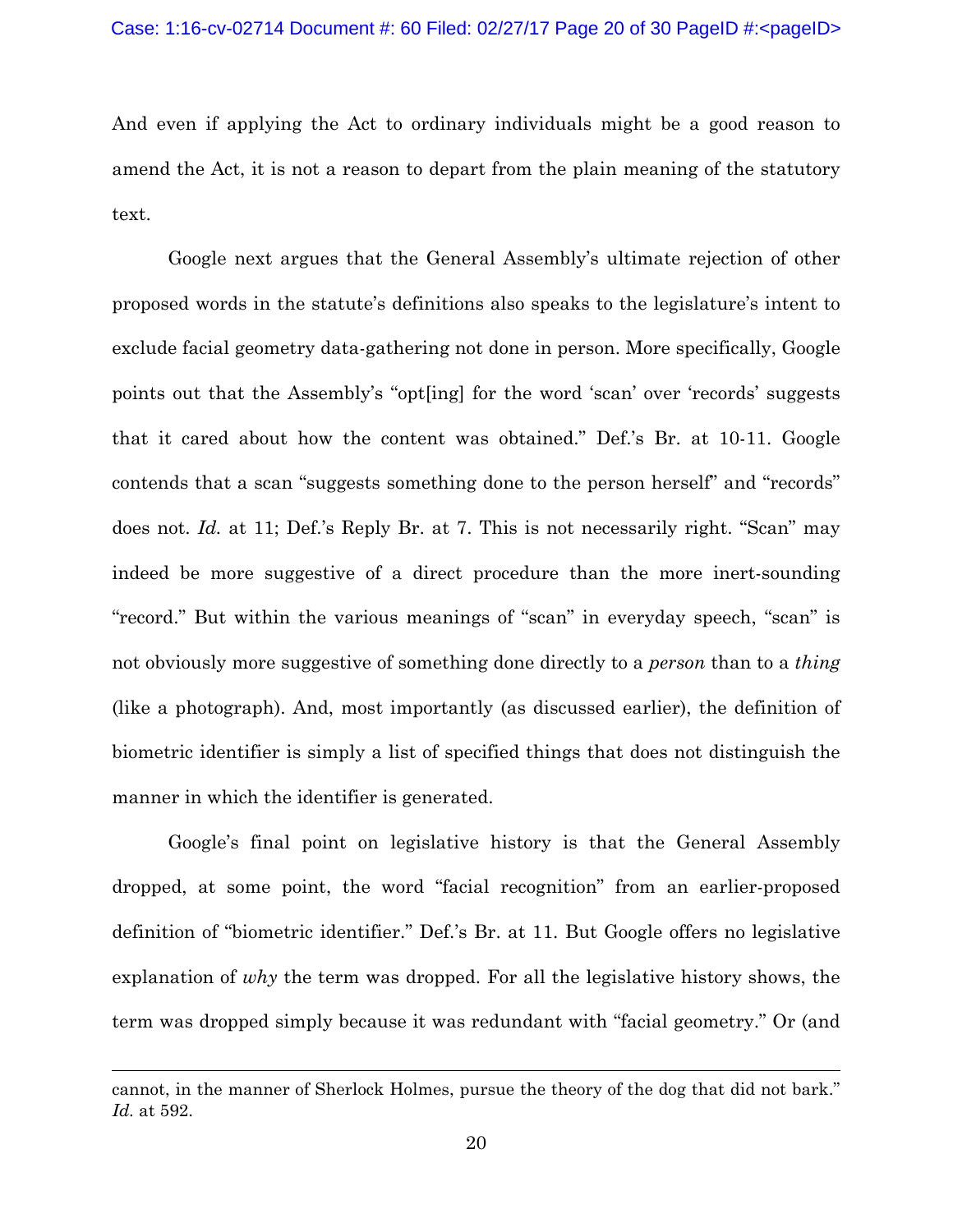this shows the weakness of relying on unexplained legislative history) perhaps the term was dropped because it did not make grammatical sense. The proposed phrase really read like this: "records or scans of … facial recognition." R. 49-1, Exh. D at 2- 3. A "scan of facial recognition" is arguably not even grammatically correct wording. In any event, the removal of "facial recognition" does not tell us anything about whether Google's face templates are implicated by the statute or not. "[S]cans" of "face geometry" made it into the final version, and those, as described above under a plain-meaning interpretation of the statute, can apply equally to in-person and photograph-based biometric measurement of faces.9

 All of this said, it remains possible that Google could prevail on its facetemplate arguments (that is, that what Google collects from the photos are not covered by the Act) once further factual development has occurred in discovery. It is conceivable that discovery will reveal that what Google is *actually* doing does not fit within the definition of biometric identifier as interpreted by the Court. Until that time, however, the Plaintiffs' allegations must be taken as true, and they adequately state a claim under the Privacy Act.

#### **B. Presumption Against Extraterritoriality**

 Google's second argument in its motion to dismiss is that the Plaintiffs' claims cannot proceed because applying the Privacy Act to Google would result in an extraterritorial application of the statute. Def.'s Br. at 13. In other words, this

 <sup>9</sup>Google also refers to legislative "history" in the form of what happened *after* the Privacy Act's enactment. Def.'s Br. at 3 n.3 (summarizing HB 6074, S. Floor Amend. No. 1, 99th Gen. Assemb., Reg. Sess. (Ill. May 26, 2016)). But Google does not cite to controlling Illinois case law establishing that post-enactment proposals (rejected ones, at that) are valid statutory interpretation tools.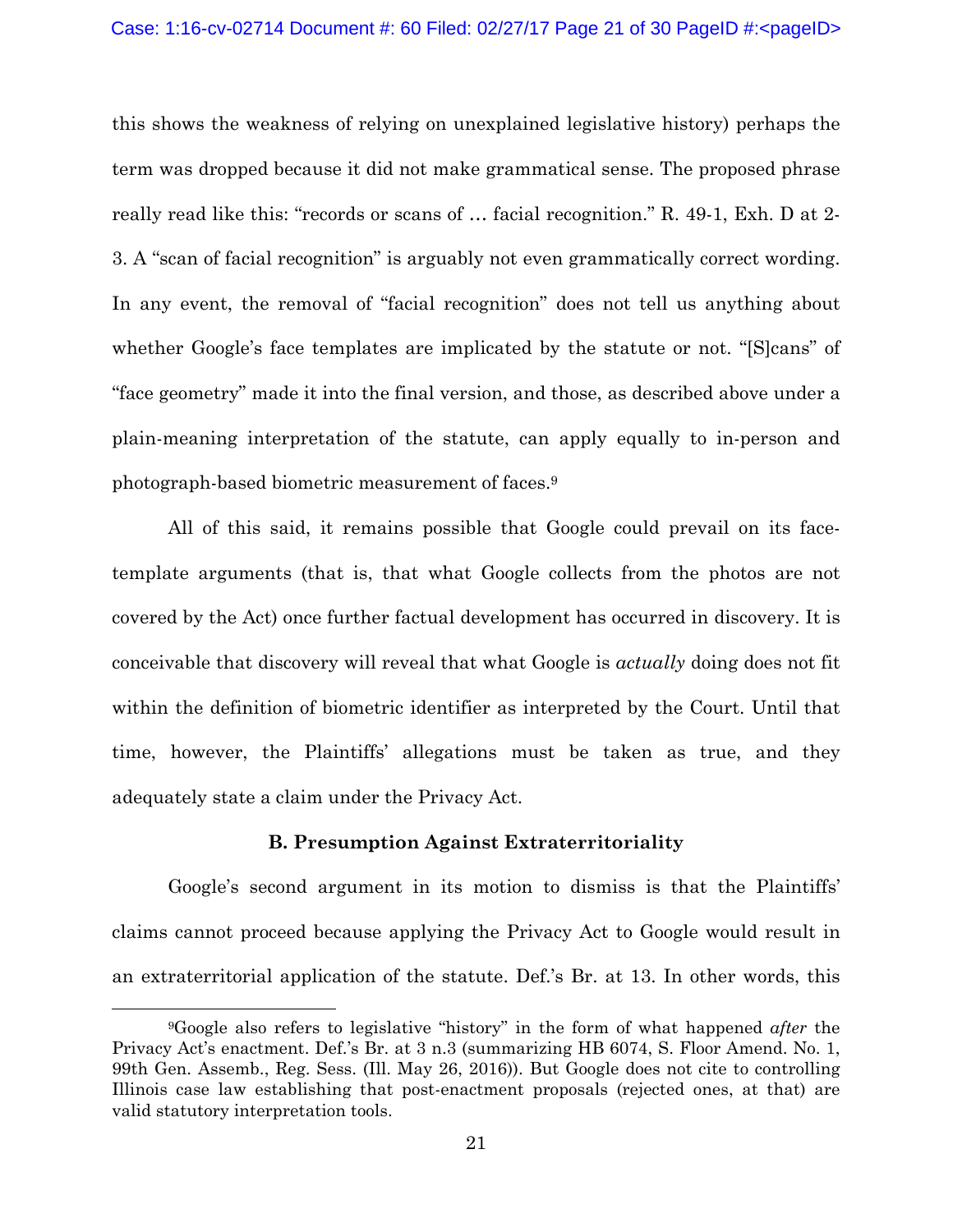*Illinois* law applies only in Illinois, and Google is not doing anything in Illinois. As explained in this section, at this early stage in the case, the Court cannot decide this issue in Google's *factual* favor, and can only hold—as a matter of *law*—that the Illinois Biometric Information Privacy Act does not apply extraterritorially. Discovery is needed to determine whether there are legitimate extraterritoriality concerns.

 Under Illinois law, an Illinois statute does not have extraterritorial effect unless the Assembly expressly intended it. *Avery v. State Farm Mut. Auto. Ins. Co.*, 835 N.E.2d 801, 852–53 (Ill. 2005) (quoting *Dur–Ite Co. v. Indus. Comm'n*, 68 N.E.2d 717, 722 (Ill. 1946)). Google is correct that, with regard to the Privacy Act, there is no sign of that sort of intent from the Illinois legislature. Nor does Rivera or Weiss argue that the Act is intended to operate extraterritorially. The Privacy Act is not authorized to have extraterritorial effect.

 If the Act cannot apply extraterritorially, then Rivera's and Weiss's asserted violations of the Act must have taken place in Illinois in order for them to win. Returning to *Avery* (on which both parties rely for their arguments on the location of the ostensible Privacy Act violations),10 there the Illinois Supreme Court explained that "there is no single formula or bright-line test for determining whether a transaction occurs within this state." 835 N.E.2d at 854. Instead, a court

 <sup>10</sup>Although *Avery* specifically dealt with Illinois's Consumer Fraud and Deceptive Business Practices Act, its reasoning on whether a transaction occurred in Illinois in determining extraterritoriality concerns has since been used for other Illinois statutory claims. *See, e.g.*, *Specht v. Google, Inc.*, 660 F. Supp. 2d 858, 866 (N.D. Ill. 2009) (*Avery* used for assessing an Illinois Deceptive Trade Practice Act claim). As the Illinois Biometric Information Privacy Act has no developed case-law on this point, the Court will borrow the *Avery* totality-of-the-circumstances standard here as well.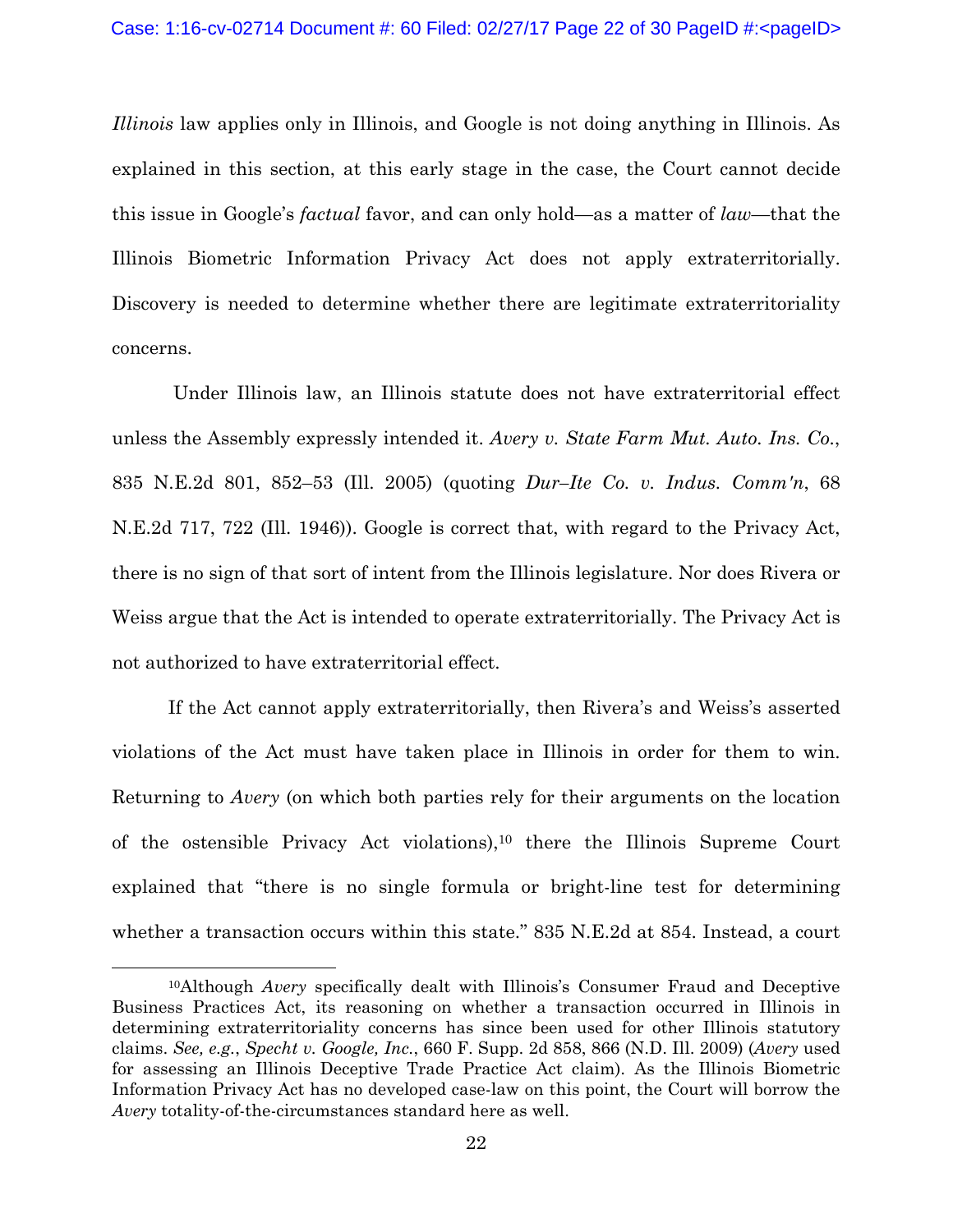must analyze whether "the circumstances relating to the transaction occur primarily and substantially" within Illinois. *Id.* at 853. Circumstances will vary in every case but the factors considered in *Avery* (assessing an Illinois Consumer Fraud Act claim) are instructive: the residency of the plaintiff, the location of harm, communications between parties (where sent and where received), and where a company policy is carried out. *Id.* at 854; *see also Gros v. Midland Credit Mgmt.*, 525 F.Supp.2d 1019 (N.D. Ill. 2007) ("It is … incorrect [in determining whether a disputed transaction occurred in Illinois] to focus on only one aspect of the disputed transaction.").

 Much of this case revolves around conduct occurring online or on a "cloud." *Avery*'s totality-of-the-circumstances standard has not yet produced much guidance in the context of online conduct. In one case applying *Avery* to an Illinois Deceptive Trade Practice Act claim, the court found that an infringement that "took place on the Internet and was international in scope" was thereby "presumably occurring in Illinois." *Specht v. Google, Inc.*, 660 F. Supp. 2d 858, 866 (N.D. Ill. 2009). That assessment, in combination with other Illinois connections, was found sufficient to state a claim under that particular statute. *Id.* In another case, a London-based plaintiff was surfing a hotel's website to book a hotel room in Moscow. Later taking issue with allegedly misleading prices quoted on that website, that plaintiff sued the hotel on an Illinois Consumer Fraud Act claim in Illinois, arguing that *Avery* had been satisfied because the hotel company's principal place of business was in Illinois and because the hotel website had an Illinois choice of law clause. *Shaw v.*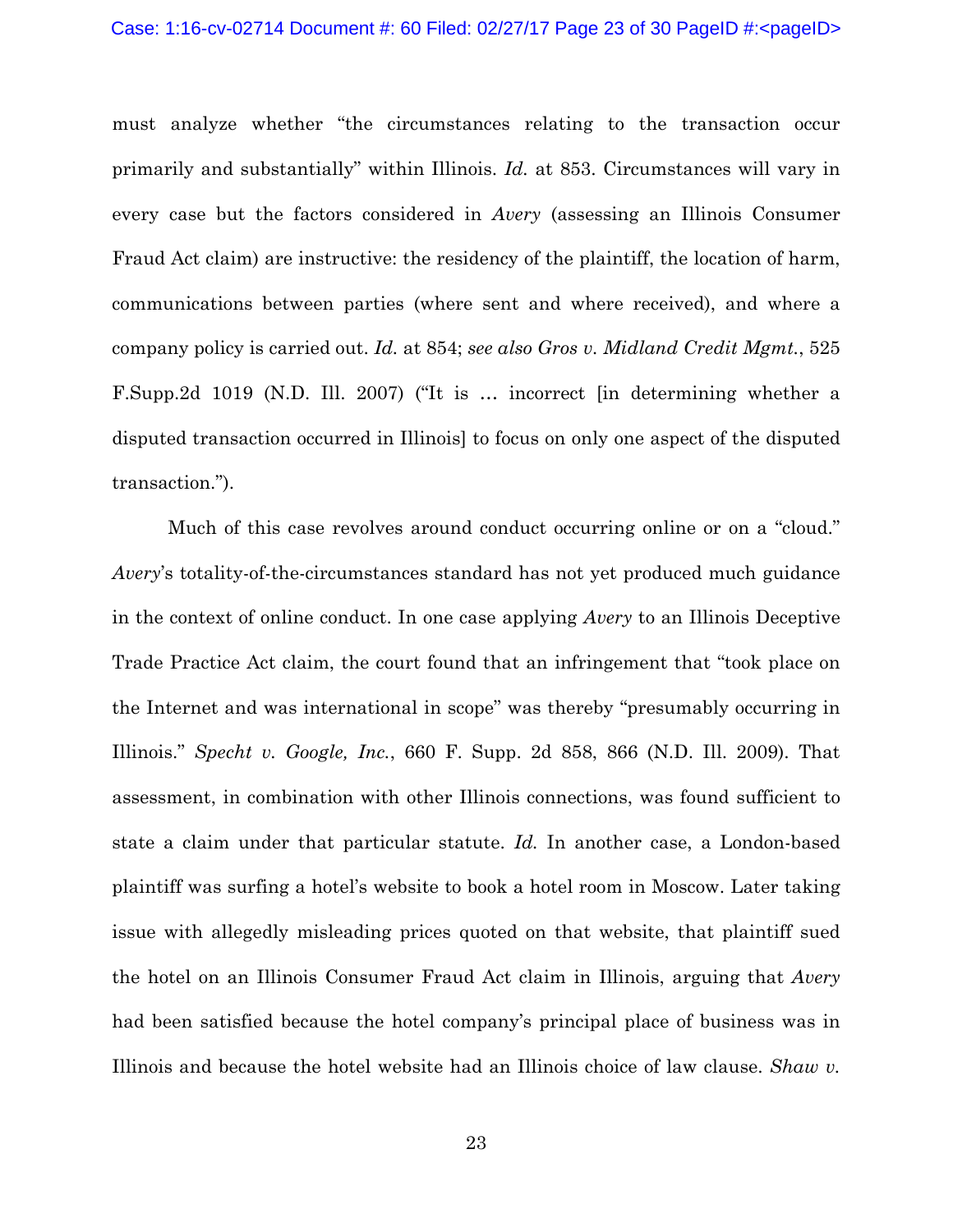*Hyatt Int'l Corp.*, 2005 WL 3088438, at \*2–3 (N.D. Ill. Nov. 15, 2005), *aff'd*, 461 F.3d 899 (7th Cir. 2006). The district court found those connections too tenuous and decided the relevant transaction should not be found to have "primarily and substantially" occurred within Illinois. *Id.* Neither of these cases is directly controlling, but they show that Internet factors (site access, corporate operation of a website) might be part of the *Avery* calculus.

 The question, then, is whether Google's activities—making face templates of Rivera and Weiss in photographs uploaded automatically from Google Droid devices in Illinois—are an extraterritorial (and therefore not-actionable) application of the Privacy Act. According to Rivera and Weiss, all of the following are Illinois connections: Rivera and Weiss are Illinois residents, R. 51, Pls.' Resp. Br. at 22; Rivera's and Weiss's photographs were taken in Illinois, *id.*; and Rivera's and Weiss's photographs were allegedly "automatically uploaded in Illinois to the cloudbased Google Photos service … from an Illinois-based Internet Protocol ('IP') address," *id*. Rivera and Weiss also allege that it was in Illinois where Google failed to provide Rivera and Weiss with required disclosures and failed to get Rivera's and Weiss's consent, *id.* at 22-23. At this stage of the proceedings we take the Plaintiffs' allegations as true, and these alleged facts tip toward a holding that the alleged violations primarily happened in Illinois.

 Google contends that the face scans did not occur "primarily and substantially" in Illinois. Def.'s Br. at 14. It cites to Rivera's and Weiss's failure to allege a location for the actual scanning of face geometry. *Id*. In Google's reckoning,

24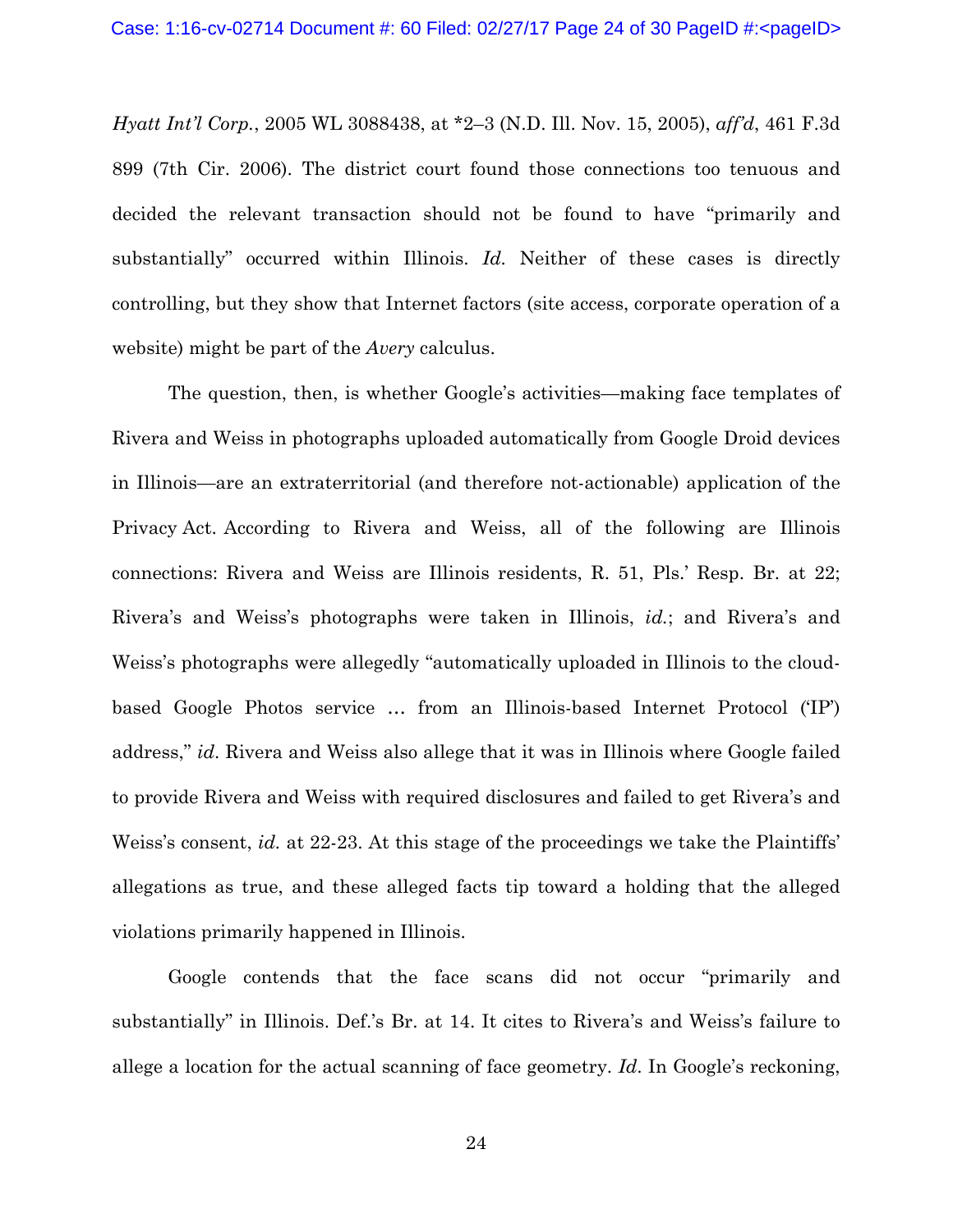the location of the scan ("the place where a biometric identifier is 'collected, captur[ed], … or otherwise obtained'") is to be seen as the determinative "situs" of the Privacy Act violation. *Id.*; Def.'s Reply Br. at 11. Google also cites other circumstances not mentioned by Rivera or Weiss that could be relevant under the *Avery* test, such as "where the photographer resides" (in the case of Rivera) and "where the Google Photos user signed up for Google Photos" (in the case of Weiss). Def.'s Br. at 14*.* 

 Assessing these arguments at this initial stage, the Court concludes that the Plaintiffs sufficiently allege facts that would deem the asserted violations as having happened in Illinois. But there is no bright-line rule for determining this, so the parties will have the chance to develop more facts during discovery. For example, where did the alleged scans actually take place? Even if we do definitely determine that the scanning takes place outside of Illinois, that would not necessarily be dispositive. *Avery*, 835 N.E.2d at 853 ("The place of injury or deception is only one of the circumstances that make up a fraudulent transaction and focusing solely on that fact can create questionable results. If, for example, the bulk of the circumstances that make up a fraudulent transaction occur within Illinois, and the only thing that occurs out-of-state is the injury or deception, it seems to make little sense to say that the fraudulent transaction has occurred outside Illinois."); *Gros*, 525 F.Supp.2d at 1024 ("*Avery* instructs courts to consider the totality of the circumstances in determining whether the disputed transaction occurred 'primarily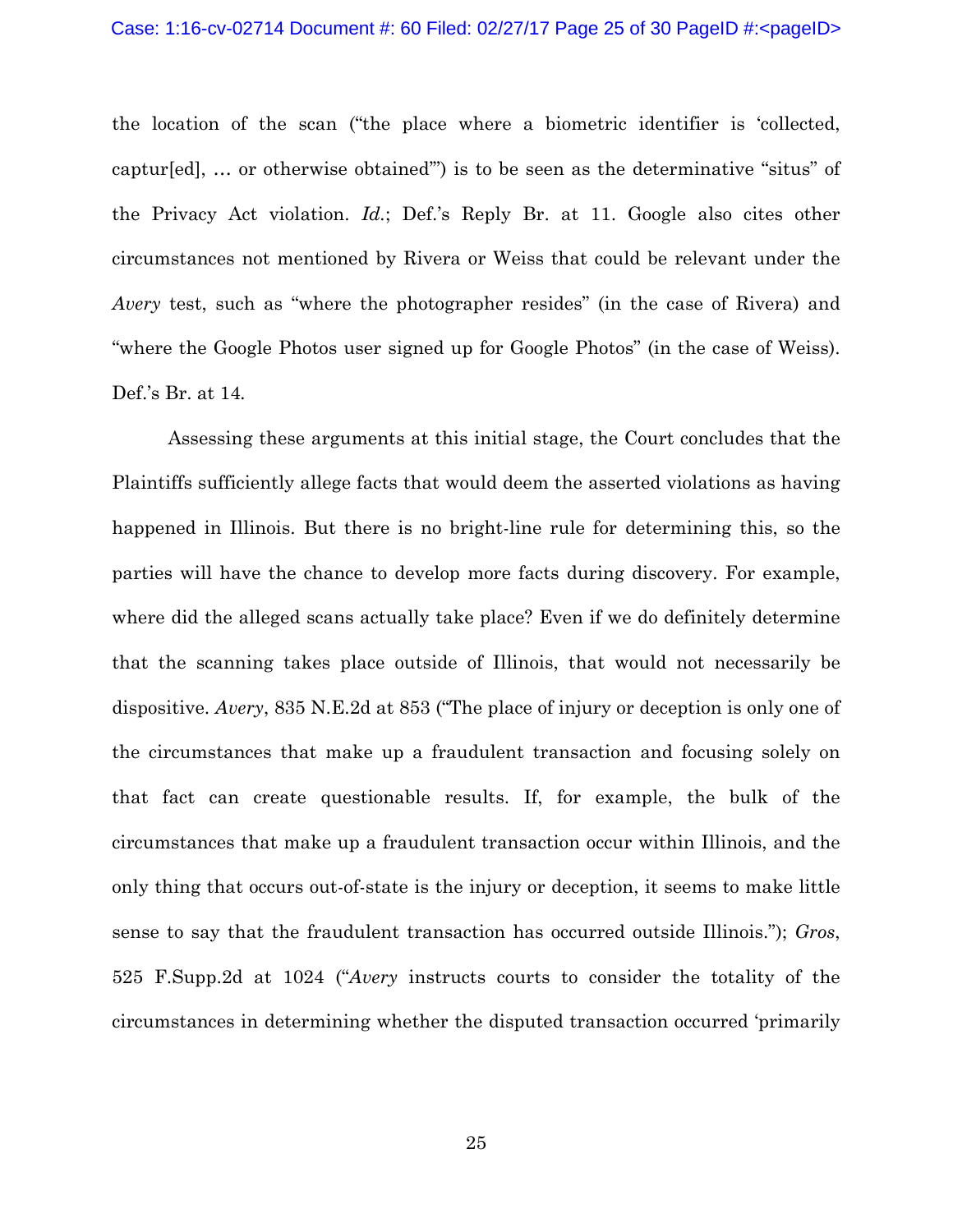and substantially' in Illinois. … It is therefore incorrect to focus on only one aspect of the disputed transaction.").

 Another issue needing further factual refinement is where precisely the lack of consent took place. This is a complex issue, and neither side has yet addressed it thoroughly. Part of the lack of consent location issue may hinge on whether uploads are indeed scanned "immediately" as Rivera and Weiss suggest or if there is any intervening time before a scan occurs.11 In that intervening time (even if short), the subject of a photo could leave the state of Illinois (which in that case would mean that the scan and the associated failure to get consent happened when the person was in a different state). These factors would also not be dispositive, but they would be worth considering for the *Avery* test. For now, it is enough to say that the allegations survive the accusation that the law is being applied outside of Illinois.

## **C. Dormant Commerce Clause**

Google's last argument is that the practical effect of the Illinois Biometric Information Privacy Act, if read the way Rivera and Weiss read it, would violate the Dormant Commerce Clause of the United States Constitution. Def.'s Br. at 15. Google reaches that conclusion by arguing under an extraterritorial Dormant Commerce Clause theory that the Privacy Act (if read the way Plaintiffs read it) has the practical effect of controlling conduct beyond Illinois's boundaries. *Id.* 

 The Constitution grants Congress the power to "regulate Commerce with foreign Nations, and among the several States, and with the Indian tribes." U.S.

 <sup>11</sup>Neither side is arguing that for the purposes of the Privacy Act, Google needed consent to upload the photographs to the cloud. It is only the collection of the biometric identifier (the scan) that requires consent.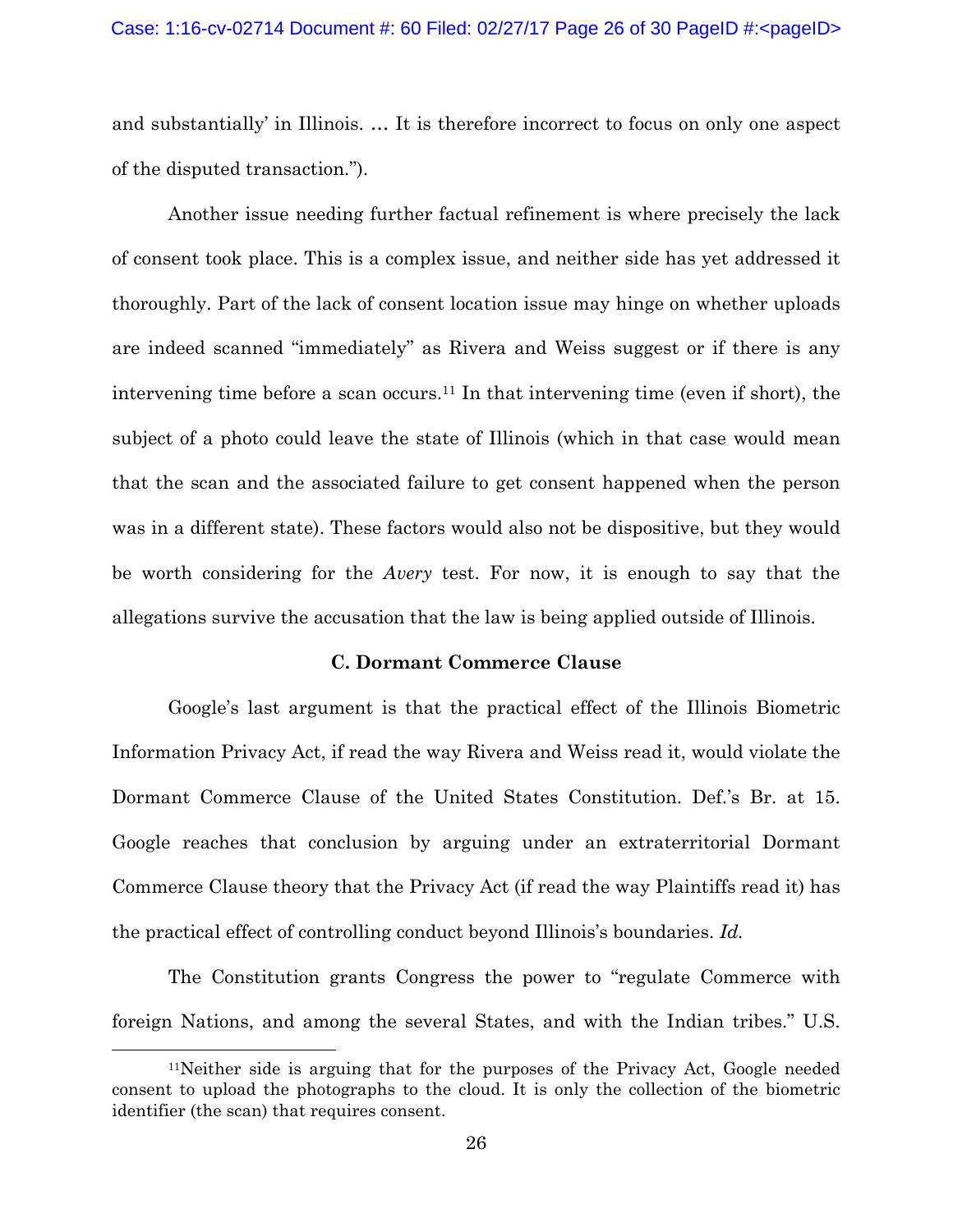Const. art. I, § 8, cl. 3. The United States Supreme Court has long interpreted in this clause a corresponding negative command (the "Dormant Commerce Clause") prohibiting some state laws that burden interstate commerce even when Congress has not legislated on a subject. *Okla. Tax Comm'n v. Jefferson Lines, Inc.*, 514 U.S. 175, 179 (1995). A state statute violates the commerce clause "[w]hen a state statute directly regulates or discriminates against interstate commerce, or when its effect is to favor in-state economic interests over out-of-state interests." *Brown-Forman Distillers Corp. v. N.Y. State Liquor Auth.*, 476 U.S. 573, 579 (1986). A statute may also violate the clause even if it is not directly protectionist: "[w]hen, however, a statute has only indirect effects on interstate commerce and regulates evenhandedly, we have examined whether the State's interest is legitimate and whether the burden on interstate commerce clearly exceeds the local benefits." *Id.* 

 A third test—based on extraterritorial effects—has been used increasingly by courts to assess compliance with the Commerce Clause. In *Healy v. Beer Institute, Inc.*, the Supreme Court laid out the Commerce Clause's implications for extraterritoriality in state regulation:

[1] [the] Commerce Clause ... precludes the application of a state statute to commerce that takes place wholly outside of the State's borders, whether or not the commerce has effects within the State;

[2] a statute that directly controls commerce occurring wholly outside the boundaries of a State exceeds the inherent limits of the enacting State's authority and is invalid regardless of whether the statute's extraterritorial reach was intended by the legislature. The critical inquiry is whether the practical effect of the regulation is to control conduct beyond the boundaries of the State; and

27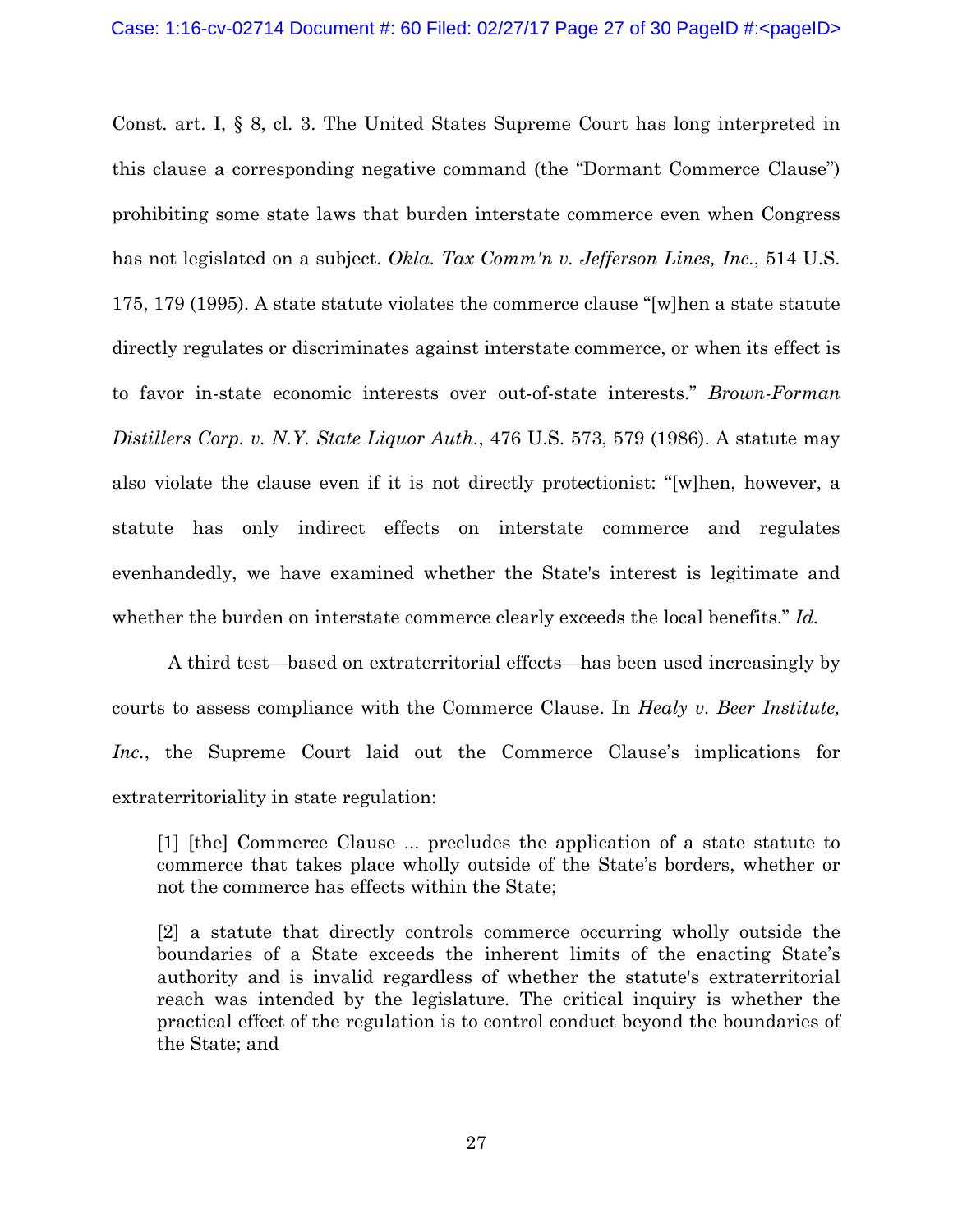[3] the practical effect of the statute must be evaluated not only by considering the consequences of the statute itself, but also by considering how the challenged statute may interact with the legitimate regulatory regimes of other States and what effect would arise if not one, but many or every, State adopted similar legislation.

491 U.S. 324, 336 (1989) (bracketed numbers and paragraphing added). *See also Midwest Title Loans, Inc. v. Mills,* 593 F.3d 660, 665 (7th Cir. 2010) ("But another class of nondiscriminatory local regulations is invalidated without a balancing of local benefit against out-of-state burden, and that is where states actually attempt to regulate activities in other states."); *Int'l Dairy Foods Assoc. v. Boggs,* 622 F.3d 628, 646 (6th Cir. 2010) ("a state regulation is 'virtually *per se* invalid' if it is ... extraterritorial ... in effect."); *Pac. Merch. Shipping Ass'n v. Goldstene,* 639 F.3d 1154, 1178 (9th Cir. 2011) ("[T]he Commerce Clause prohibits state legislation regulating commerce that takes place wholly outside of the state's borders, regardless of whether the commerce has effects within the state.").

 Google argues that under this extraterritoriality test, the Privacy Act as construed by Rivera and Weiss violates the Commerce Clause. Google gives an elaborate hypothetical to show that a very tenuous connection to Illinois (merely driving through the state and uploading a photograph that had nothing to do with Illinois) could still lead to a violation of the Act. Def.'s Br. at 15. It also argues that, if there is not a bright-line rule for determining for the purposes of the Act whether conduct is taking place in Illinois, Google will be forced to comply with the Act nationwide to avoid possible liability. *Id.* at 16. Google then argues that laws attempting to regulate the Internet pose unique constitutional dangers, *id.* at 17,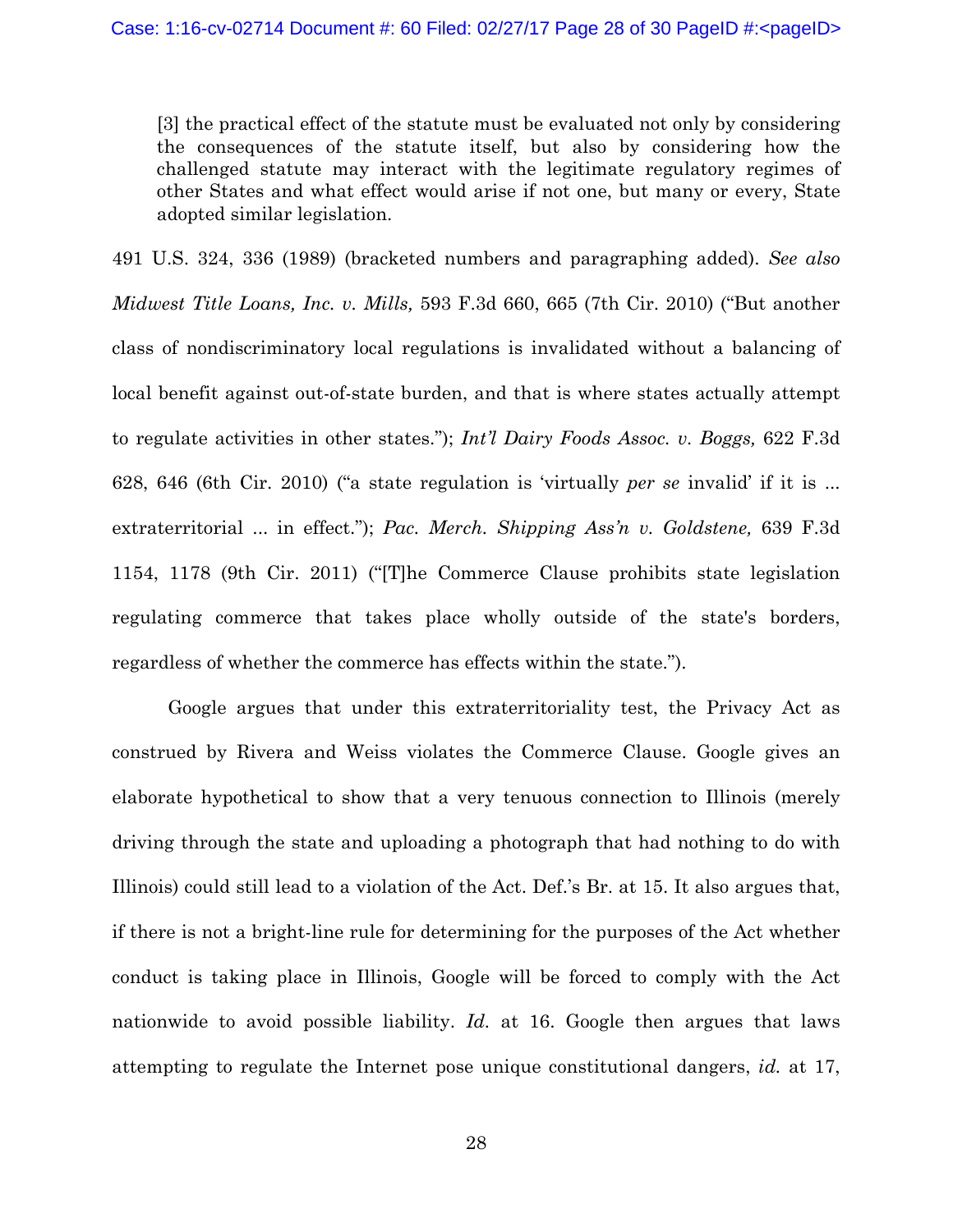and that Illinois's Privacy Act would trench on the rights of other states to make their own regulation (or lack thereof) on biometric data, *id.* at 17-18.

 Again, however, this is not the stage at which to assess these arguments in detail. The Commerce Clause argument is directly related to the extraterritoriality effect argument treated above. To repeat, the Illinois Biometric Information Privacy Act was not intended to and does not have extraterritorial application. Whether the Privacy Act is nevertheless being summoned here to control commercial conduct wholly outside Illinois is not possible to figure out without a better factual understanding of what is happening in the Google Photos face-scan process. What is learned from discovery there will inform both the more general extraterritoriality analysis above and this Dormant Commerce Clause analysis.

 In addition to the factors needing discovery mentioned earlier, one of the arguments unique to the Commerce Clause section also warrants further factual development. Specifically, the parties need to develop what Google's burdens of compliance would actually be under the Privacy Act, if it were read in the way the Plaintiffs suggest. As noted earlier, the Privacy Act only subjects violators to statutory damages if there is negligence or willfulness. 740 ILCS 14/20. So even if the Plaintiffs' construction of the Act were to depend on a totality-of-thecircumstances test for assessing location, Google could conceivably avoid liability by taking reasonable steps toward compliance. But perhaps the technological details of Google Photos' operation and the ubiquity of the Internet and cloud computing would make even attempts at reasonable compliance unworkable. Again, further